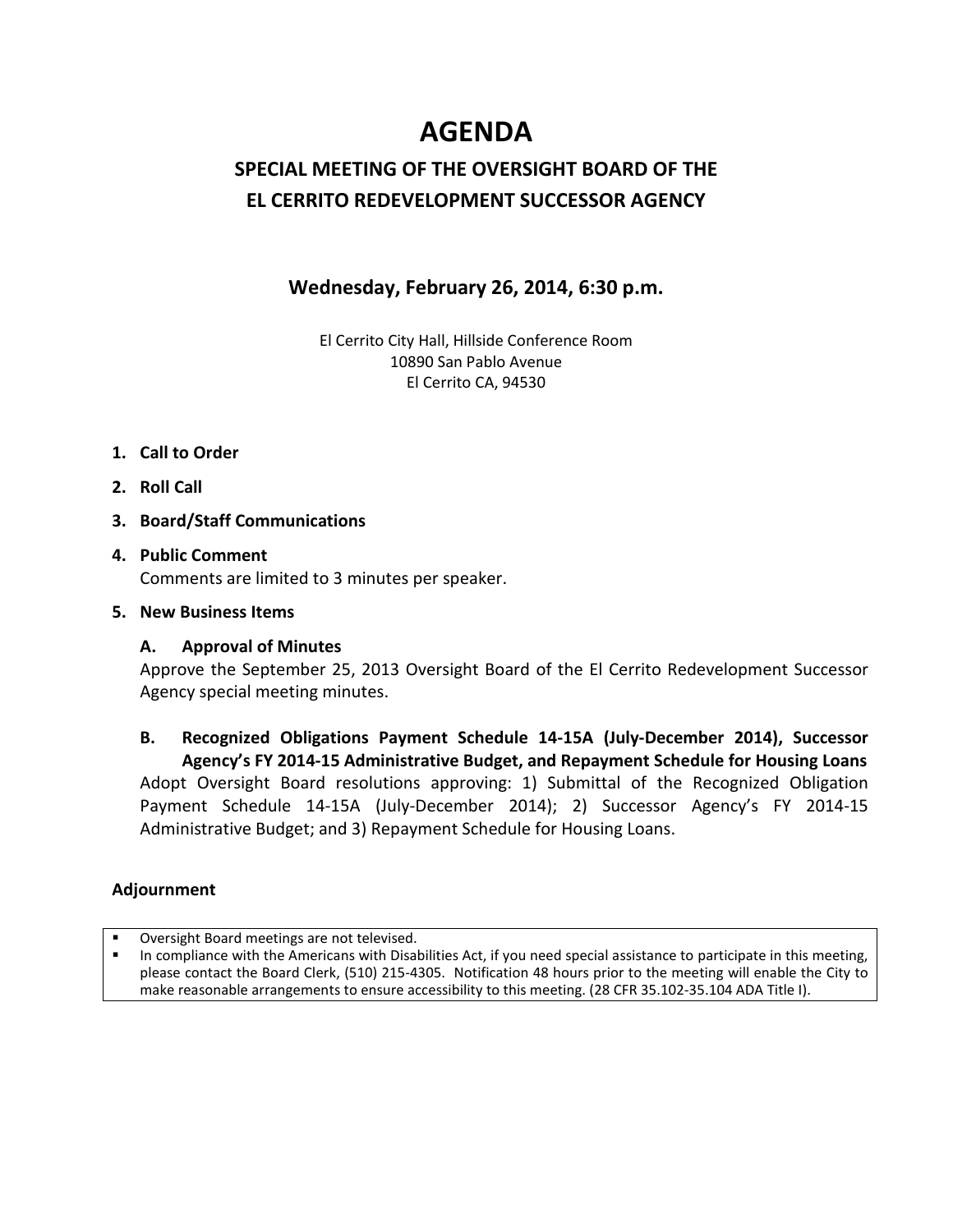# **MINUTES**

# **SPECIAL MEETING OF THE OVERSIGHT BOARD OF THE EL CERRITO REDEVELOPMENT SUCCESSOR AGENCY**

# **Wednesday, September 25, 2013 – 6:30 p.m.**

El Cerrito City Council Chambers 10890 San Pablo Avenue El Cerrito CA, 94530

#### **1. Call to Order**

Chair Jones call the special meeting to order at 6:34 p.m.

#### **2. Roll Call**

Present: Directors Dotson, Friedman *(arrived 6:37)*, Kronenberg, Myall, Solseng and Chairperson Jones.

Absent: Director Potter

#### **3. Board/Staff Communications** – None

**4. Public Comment** – No speakers

#### **New Business Items**

#### **A. Approval of Minutes**

Approve the March 6, 2013 Oversight Board of the El Cerrito Redevelopment Successor Agency special meeting minutes.

**Action:** Moved, seconded (Kronenberg / Solseng; Ayes – Directors Dotson, Kronenberg, Myall, Solseng and Chairperson Jones; Noes – None; Absent – Directors Friedman and Potter) and carried to approve the March 6, 2013 minutes.

### **B. Cash Flow Loan Agreement with the City and Draft Recognized Obligation Payment Schedule 13-14B (January-June 2014)**

Adopt Oversight Board resolutions approving 1) a Cash Flow Loan Agreement between the City of El Cerrito and the El Cerrito Redevelopment Agency Successor Agency, pursuant to Health & Safety Code Section 34173(h), and 2) Submittal of the draft Recognized Obligation Payment Schedule 13-14B (January-June 2014).

Presenter: Lori Trevino, Finance Manager, Special Projects

**Action:** Moved, seconded (Friedman/Myall; Ayes – Friedman, Kronenberg, Myall, Solseng and Chairperson Jones; Noes – None; Absent – Director Potter) and carried to adopt Oversight Board Resolution No. 2013–06 (cash flow loan).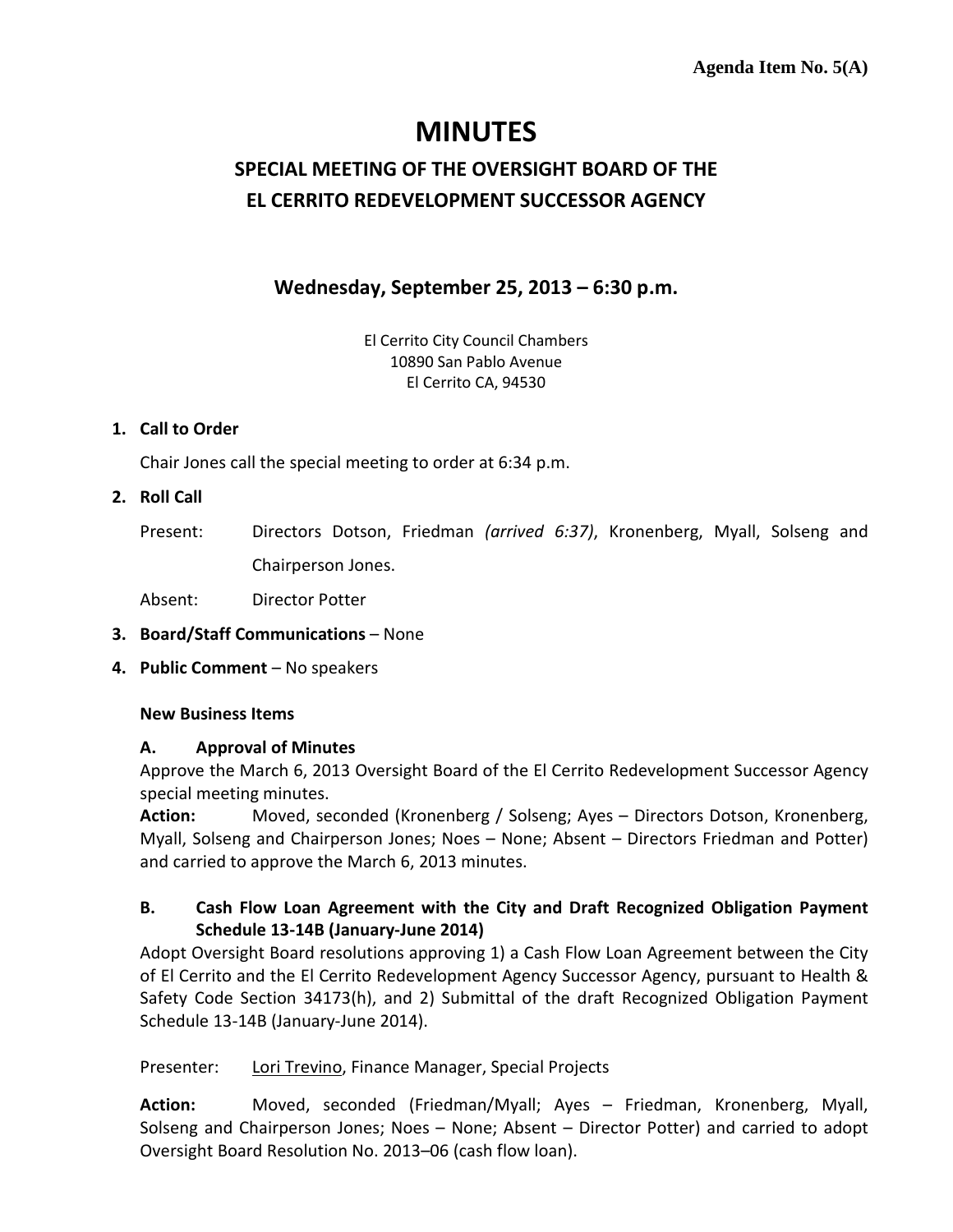Moved, seconded (Solseng/Dotson; Ayes – Friedman, Kronenberg, Myall, Solseng and Chairperson Jones; Noes – None; Absent – Director Potter) and carried to adopt Oversight Board Resolution No. 2013–07 (ROPS).

**Adjourned** at 6:52 p.m.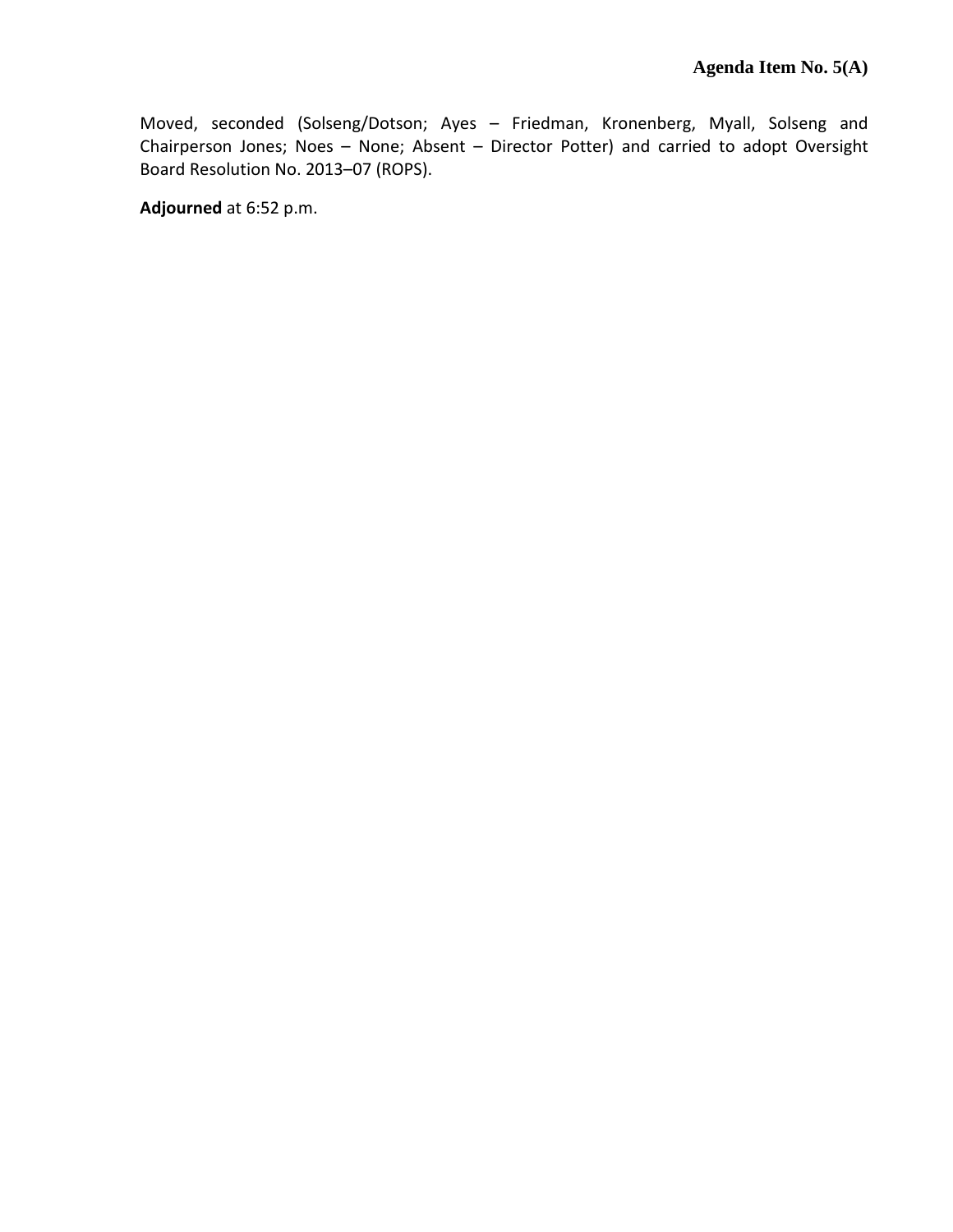# **AGENDA BILL**



**Agenda Item No. 5(B)**

| Date:    | February 26, 2014                                                                                                                                                        |
|----------|--------------------------------------------------------------------------------------------------------------------------------------------------------------------------|
| To:      | Oversight Board of the El Cerrito Redevelopment<br><b>Agency Successor Agency</b>                                                                                        |
| From:    | Lori Treviño, Senior Financial Analyst                                                                                                                                   |
| Subject: | Successor Agency's FY 2014-15 Administrative Budget, Repayment<br>Schedule for Housing Loans, and Recognized Obligations Payment<br>Schedule 14-15A (July-December 2014) |

### **ACTION REQUESTED**

Adopt Oversight Board resolutions approving:

- 1) The Successor Agency's FY 2014-15 administrative budget;
- 2) A repayment schedule of obligations to the City's Low Income Housing Asset Fund; and
- 3) Submittal of the draft Recognized Obligations Payment Schedule 14-15A covering the period July-December 2014, as previously reviewed and authorized by the governing board of the Successor Agency.

### **BACKGROUND**

#### **Dissolution**

ABx1 26 ("Dissolution Act") dissolved the El Cerrito Redevelopment Agency ("RDA") on February 1, 2012. The City of El Cerrito ("City") elected to serve as the El Cerrito Redevelopment Successor Agency ("Successor Agency"), assuming the RDA's assets and liabilities. Pursuant to the Dissolution Act, the Oversight Board to the Successor Agency ("Oversight Board") was established to review and approve all actions taken by the Successor Agency, including but not limited to repayment of the obligations assumed by the Successor Agency from the RDA, the Successor Agency's annual administrative budget, and loan agreements between the City and the Successor Agency.

The City also elected to serve as the Housing Successor, assuming the RDA's housing assets and responsibilities. Other than the initial review of housing assets transferred to the City, the Oversight Board does not review the City's actions as Housing Successor.

All actions of the Oversight Board are reviewed and approved by the California Department of Finance ("DOF"), which requires separate resolutions be submitted for each Oversight Board action.

#### **Redevelopment Property Tax Trust Fund**

Under the Dissolution Act, the portion of property tax revenues collected in the City of El Cerrito Redevelopment Project Area ("Project Area") that was considered Tax Increment prior to the RDA's dissolution is called Redevelopment Property Tax and is deposited by the County Auditor-Controller ("Auditor-Controller") into the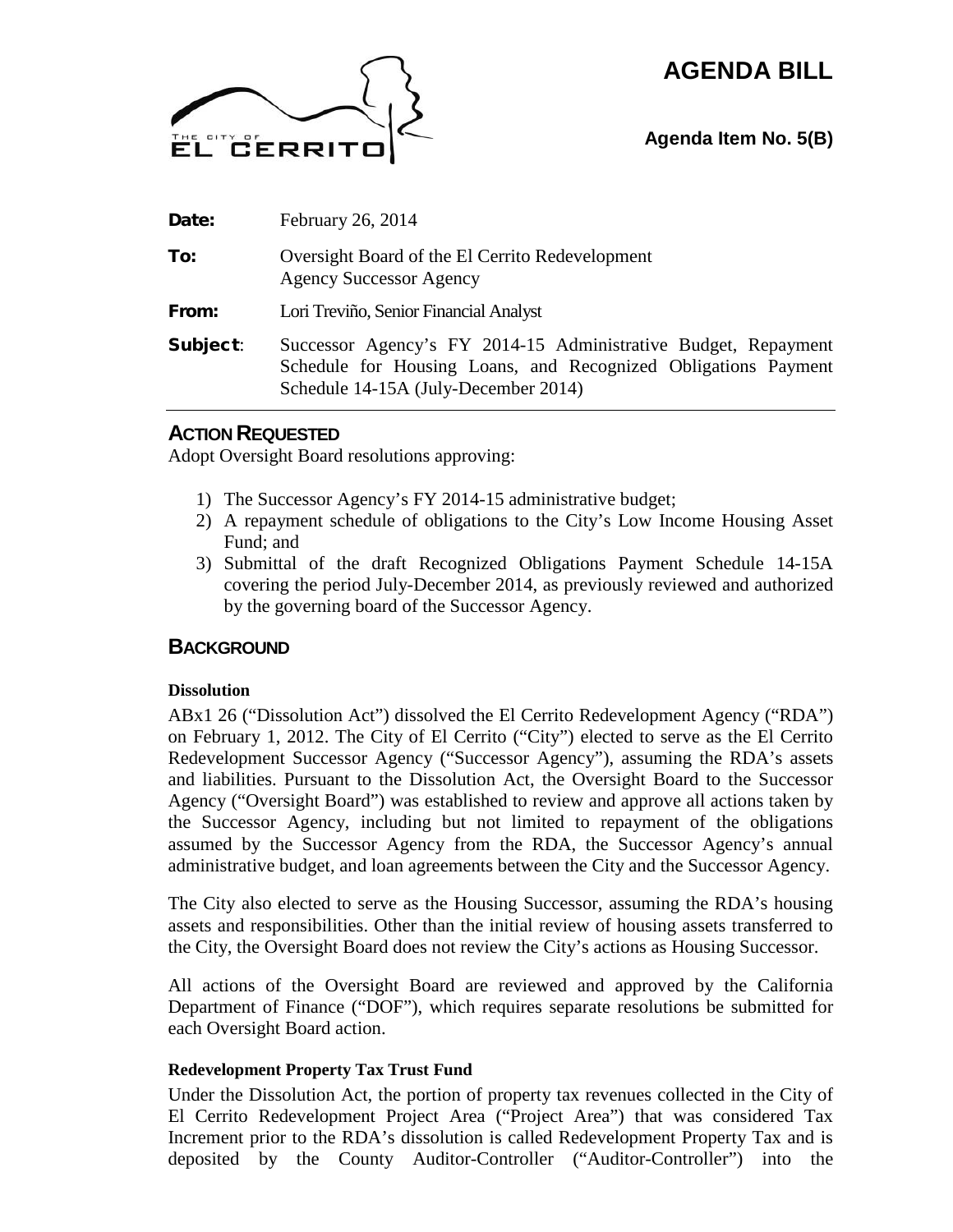Redevelopment Property Tax Trust Fund ("RPTTF"). The Auditor-Controller distributes the funds in the RPTTF with the following priority:

- 1. Auditor-Controller's administrative costs;
- 2. Pass-through payments to the taxing entities affected by the Redevelopment Plan for the Project Area, calculated the same as prior to RDA dissolution;
- 3. Distribution to the Successor Agency to retire the former RDA's obligations;
- 4. Repayment of loans from the Housing Fund (starting in FY 2014-15); and
- 5. Distribution of residual funds to taxing entities.

#### **Recognized Obligations Payment Schedule**

In order to receive a distribution from the RPTTF, the Successor Agency must review and authorize submittal of a Recognized Obligations Payment Schedule ("ROPS") for each six-month period. Each ROPS must then be approved by the Oversight Board and DOF before the Auditor-Controller disburses funding for payments on the approved ROPS. Funding for some items on a ROPS requires separate review and approval by the Oversight Board, including for example the cash flow loans between the City and the Successor Agency approved in prior ROPS periods and the repayment schedule for housing loans discussed later in this report.

The schedule being considered this evening is ROPS 14-15A covering payments due during the period of July to December 2014. The Successor Agency must submit ROPS 14-15A approved by the Oversight Board to DOF no later than March 3, 2014.

#### **Successor Agency Administrative Budget**

Pursuant to Dissolution Act, the Successor Agency must prepare a budget for administrative expenses each fiscal year to be approved by the Oversight Board and DOF. The Successor Agency is entitled to an administrative allowance of \$250,000 annually, which is included on the ROPS, regardless of its actual expenses. The budget being considered this evening is for FY 2014-15.

#### **Repayment of Loans from Housing Funds**

The State of California shifted tax increment revenues from redevelopment agencies statewide into the Educational Revenue Augmentation Fund ("ERAF") in 2005 and 2006, and into the Supplemental ERAF ("SERAF") in 2009 and 2010. Redevelopment agencies that did not have sufficient tax increment to make their ERAF and SERAF payments were permitted to borrow from their housing funds in order to do so. The RDA had borrowed funds from its Low and Moderate Income Housing Fund ("LMIHF") and was in the process of repaying the loans when the agency was dissolved. The obligation was assumed by the Successor Agency and is payable to the City's Low Income Housing Asset Fund, which funds the City's activities as Housing Successor.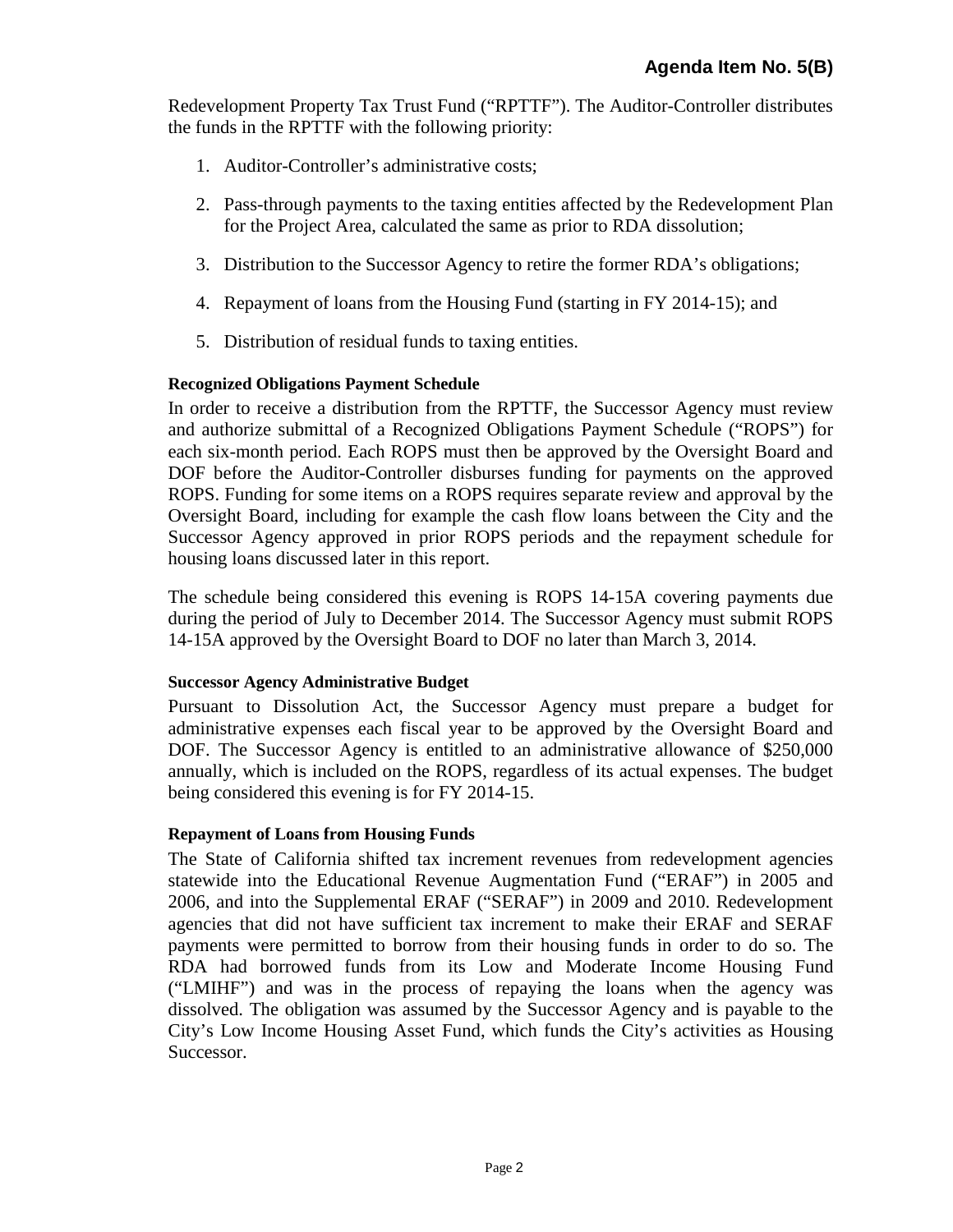The Dissolution Act allows repayment of SERAF and ERAF loans beginning in FY 2014-15. The maximum repayment amount authorized each fiscal year is limited to one half of the increase between the amount distributed to the taxing entities in the fiscal year and the amount distributed to taxing entities in the 2012-13 base year, pursuant to the formula specified in Health and Safety Code Section 34176(e)(6)(B). The DOF has advised successor agencies that SERAF and ERAF loans are enforceable obligations provided that the Oversight Board approves a repayment schedule.

# **ROPS14-15A**

The ROPS 14-15A authorized by the Successor Agency is Exhibit A to the attached Oversight Board resolution (Attachment 1). It includes: 1) A summary of the funding request; 2) An itemized listing of obligations; 3) A report of cash balances; 4) A reconciliation of prior payments and resulting adjustments; and 5) Notes of explanation.

Obligations with remaining outstanding balances are included on ROPS 14-15A, whether previously approved by DOF or in dispute. They are as follows:

- Tax Allocation Bond Debt Service. Payments are due to the trustee Union Bank by December 27, 2014. Note that principal and interest payments are due in June of each year, but only interest payments are made in December, which resulted in large swings in the amount of RPTTF requested in past ROPS periods. In an effort to smooth out distributions from the RPTTF between ROPS periods going forward, debt service payments on ROPS 14-15A include reserves for half of the principal payments due during the ROPS 14-15B period. Should there be insufficient funds available for other ROPS 14-15A items, less than the full amount requested may be reserved.
- Valente Note. No payment is due during the ROPS 14-15A period.
- Due Diligence Review. Funding was approved on prior ROPS, but remaining funds are no longer needed, so the remaining funds will be used to pay ROPS 13-14B obligations.
- Cash Flow Loan. The Successor Agency's litigation expenses are an enforceable obligation. To the extent necessary, the City is advancing the cost of litigation anticipating reimbursement through the cash flow loan approved on ROPS 13-14B.
- Eden Housing Loan Agreement Post-DDA. While the Oversight Board has repeatedly approved obligations to Eden Housing, DOF has continued to deny that portion of the loan agreement that was contingent on negotiation of a Disposition and Development Agreement (DDA) with Eden, in the amount of \$250,000, stating that the Successor Agency did not have the authority to negotiate a DDA. However, the City as Housing Successor does have the authority to negotiate a DDA with Eden Housing on a property that was listed on the DOF-approved Housing Asset Transfer List and the Successor Agency retained the obligation to fund the loan agreement. DOF stated that the Successor Agency can terminate the agreement due to dissolution, but the Successor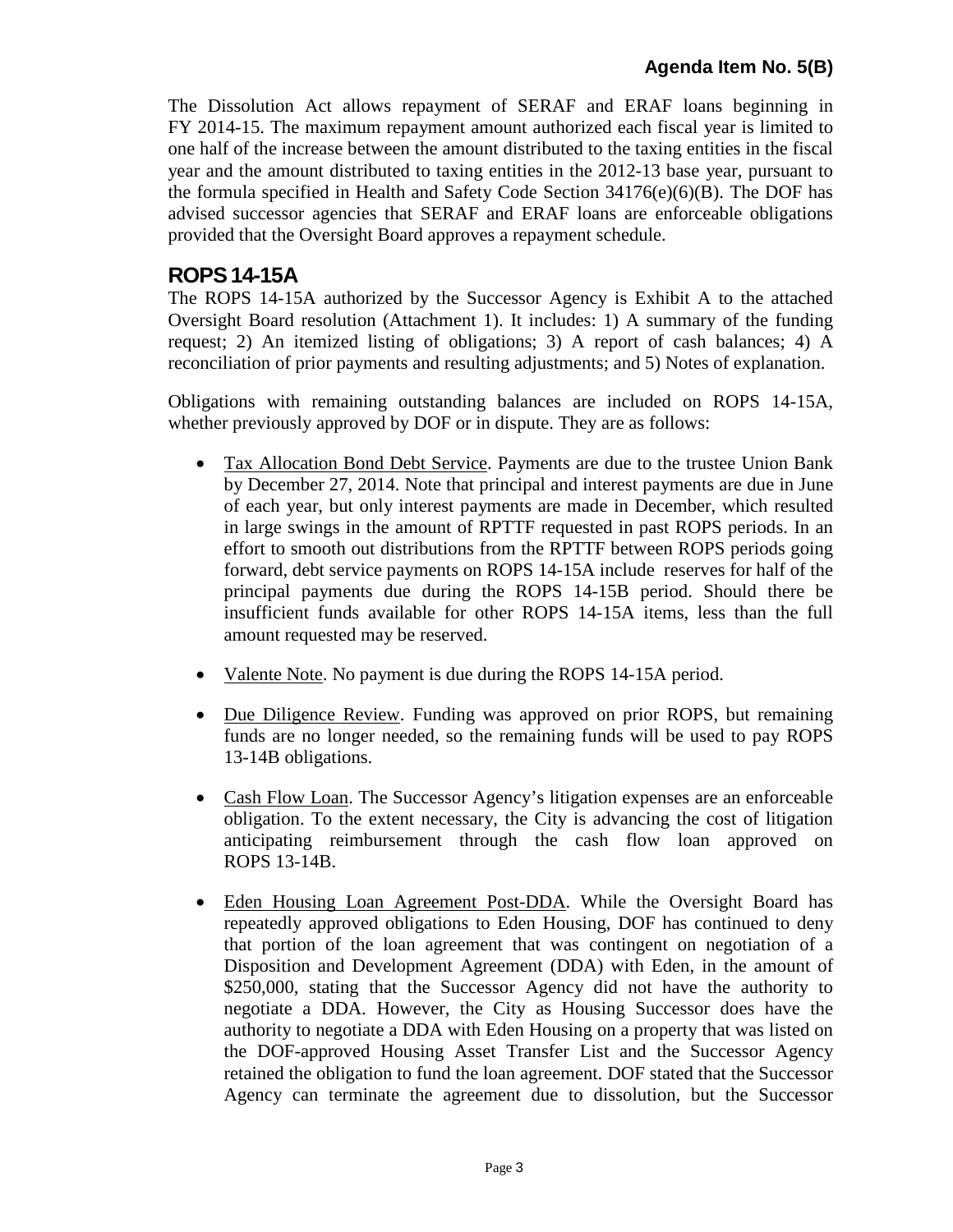Agency is not required to terminate under the Dissolution Act and the DOF cannot require the Successor Agency to do so. Eden Housing and the City as Housing Successor are in the process of negotiating a DDA and therefore this obligation is included on ROPS 14-15A for funding.

- Cooperation Agreement with the El Cerrito Municipal Services Corporation. While the DOF has repeatedly disapproved this item, the Successor Agency intends to continue pursue funding. The City, Successor Agency and Municipal Services Corporation have filed litigation against the DOF regarding the enforceability of the agreement. The total outstanding obligation has been revised from prior ROPS based on estimated funding requirements under the terms of the agreement.
- San Pablo Avenue Streetscape and Streetlights. In the process of closing out multi-year capital improvement projects, it was determined that commitments of tax increment by the RDA to the City were not transferred to the Capital Improvement Fund, but were relied upon for letting construction contracts. While the commitment of tax increment not transferred by the RDA totaled \$956,511, the City was able to reduce project costs and only \$431,599 of the commitment remains outstanding.
- ERAF and SERAF Loans. The payment amount listed is based on calculations in Health & Safety Code Section 34176, discussed later in this report.
- FY 2014-15 Administrative Allowance. One half of the Successor Agency's administrative allowance is included on the ROPS.

The total amount of RPTTF funding required for ROPS 14-15A is estimated to be \$2,285,018. Based on the amount received during the prior ROPS period, the estimated amount to be distributed from the RPTTF is about \$2.1 million. There may be insufficient RPTTF for all obligations due during the ROPS 14-15A period.

## **SUCCESSOR AGENCY FY2014-15ADMINISTRATIVE BUDGET**

A proposed FY 2014-15 Administrative Budget is Exhibit A to the attached Oversight Board Resolution (Attachment 2). Note that this budget does not include the Successor Agency's litigation costs, which are considered a separate enforceable obligation under the Dissolution Act and are being reimbursed under the cash flow loan agreement approved by the Oversight Board in September 2013 and listed on the ROPS.

The FY 2014-15 Administrative Budget will be included within the City's overall FY 2014-15 Budget and the City will be reimbursed once the Successor Agency receives its allowance. Regardless of the Successor Agency's actual administrative expenses, pursuant to the Dissolution Act, the administrative allowance is \$250,000 annually.

### **SERAF/ERAF REPAYMENT SCHEDULE**

An estimated repayment schedule for SERAF and ERAF Loans is Exhibit A to the attached Oversight Board Resolution (Attachment 3). Repayment is contingent on the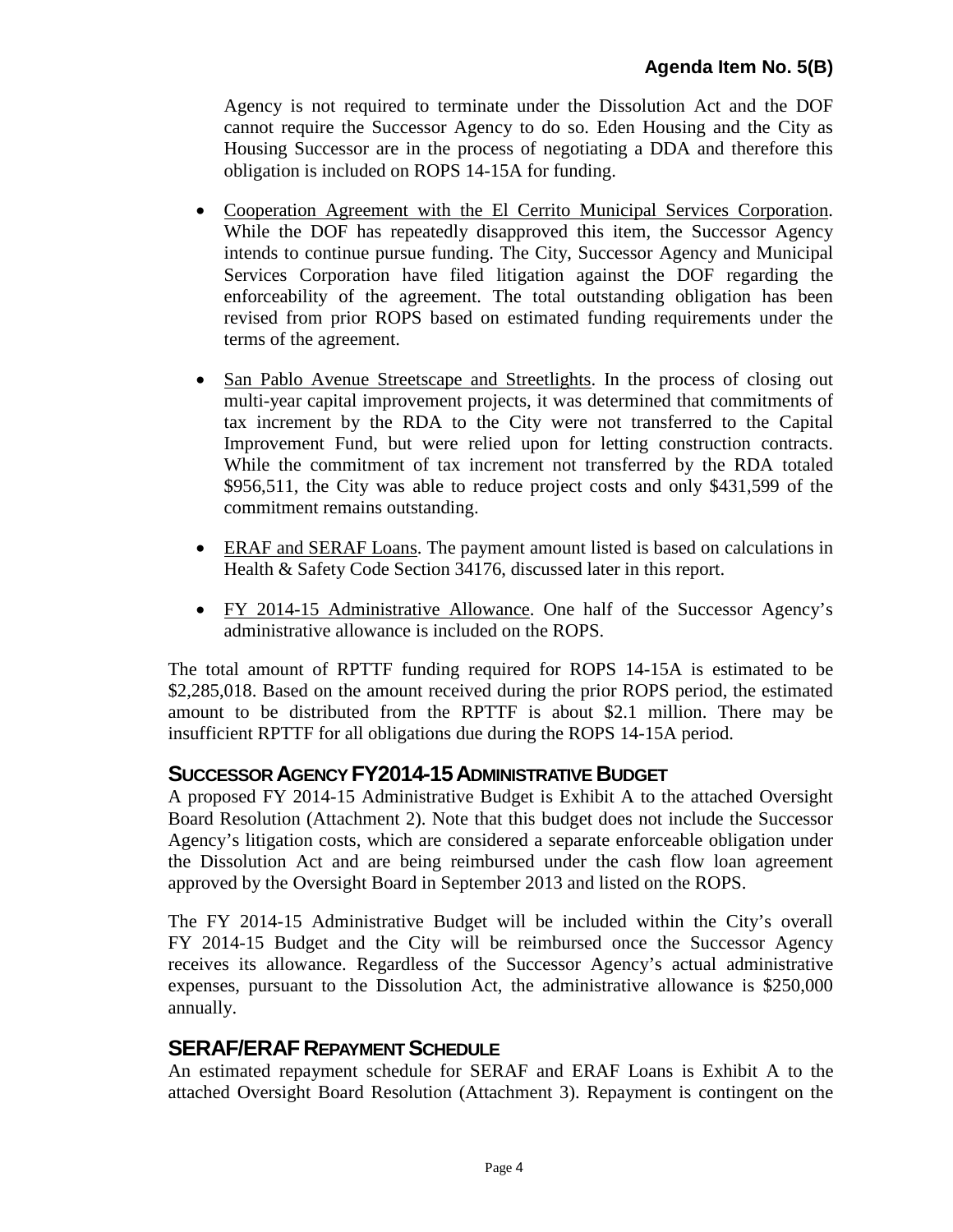availability of funds and based on a formula in the Dissolution Act. Language in the resolution specifies that the maximum repayment amount for each fiscal year will be calculated based on the formula contained in Health and Safety Code Section 34176(e)(6)(B).

#### **LEGAL CONSIDERATIONS**

All actions being requested are consistent with the Dissolution Act, as amended.

**Reviewed by:** 

**Scott Hanin City Manager** 

Attachments:

- 1. Oversight Board Resolution 2014-01, approving submittal of Recognized Obligations Payment Schedule 14-15A covering the period July-December 2014, as reviewed and authorized by the governing board of the Successor Agency
- 2. Oversight Board Resolution 2014-02, approving the Successor Agency FY 2014-15 Administrative Budget
- 3. Oversight Board Resolution 2014-03, approving the SERAF/ERAF Loan Repayment Schedule, pursuant to Health and Safety Code Section 34171(d)(1)(G)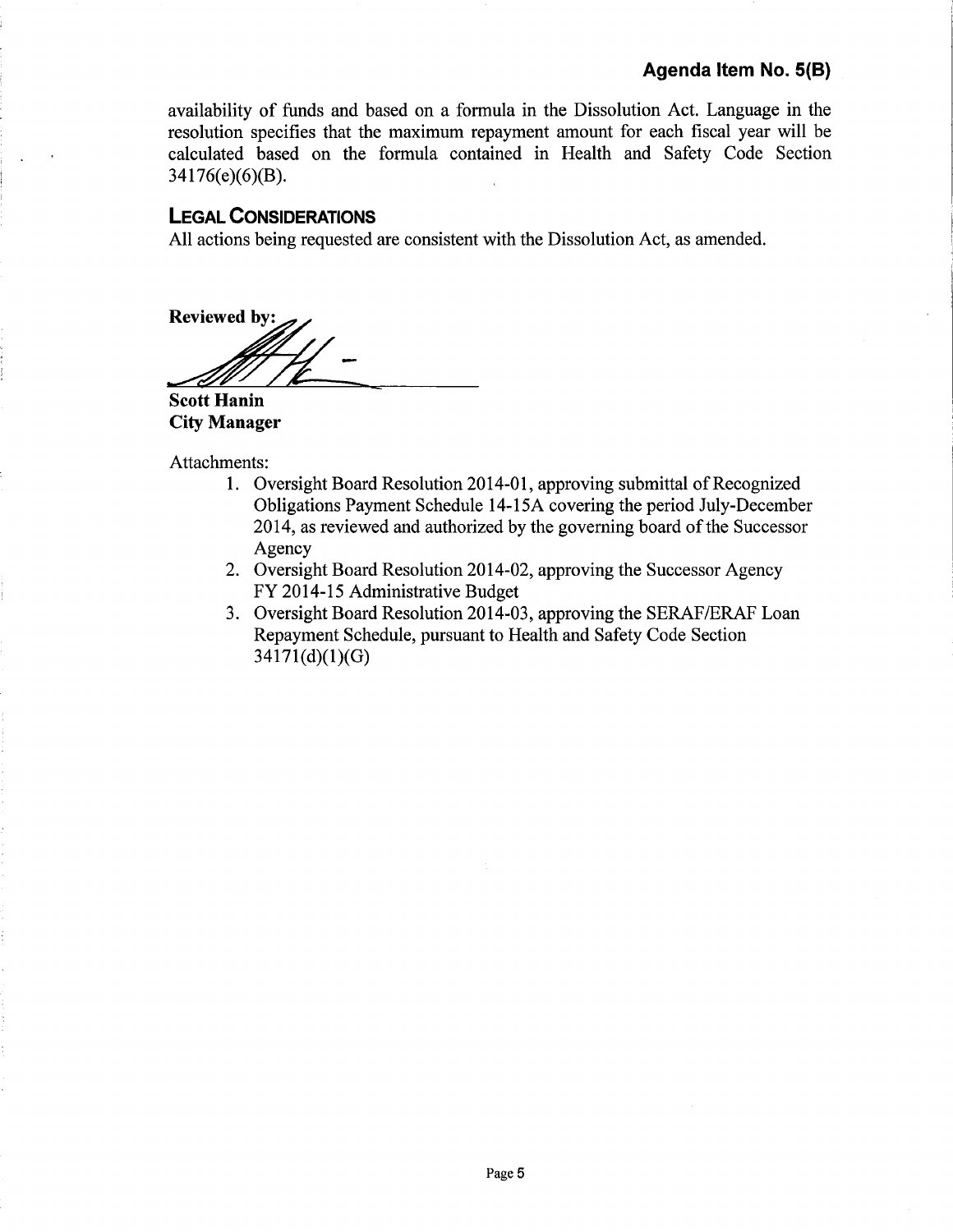#### OVERSIGHT BOARD OF THE SUCCESSOR AGENCY TO THE EL CERRITO REDEVELOPMENT AGENCY RESOLUTION 2014-01

RESOLUTION OF THE OVERSIGHT BOARD OF THE EL CERRITO REDEVELOPMENT AGENCY SUCCESSOR AGENCY APPROVING THE RECOGNIZED OBLIGATION PAYMENT SCHEDULE 14-15A FOR THE DECEMBER-JULY, 2014 PERIOD, AS REQUIRED UNDER ABX1 26 AND AB 1484, AND AUTHORIZING FUTURE REVISIONS THAT DO NOT INCREASE THE SUCCESSOR AGENCY'S OVERALL OBLIGATIONS

WHEREAS, pursuant to the California Community Redevelopment Law ("Redevelopment Law"), the City Council ("City Council") of the City of El Cerrito ("City") adopted the Redevelopment Plan for the City of El Cerrito Redevelopment Project Area by Ordinance No. 77-17, as amended by Ordinances No. 80-13; No. 89-5; No. 94-4; No. 2004-3; No. 2005-01; and No. 2006-10 (collectively, "Redevelopment Plan"); and

WHEREAS, the El Cerrito Redevelopment Agency ("RDA") was responsible for implementation of the Redevelopment Plan; and

WHEREAS, as part of the 2011-12 State budget bill, ABx1 26 ("Dissolution Act") was enacted, significantly modifying the Redevelopment Law to require the dissolution of redevelopment agencies throughout California and the establishment successor agencies to wind down the former redevelopment agencies' affairs; and

WHEREAS, on August 15, 2011, pursuant to the Dissolution Act, the City elected to serve as the El Cerrito Redevelopment Agency Successor Agency ("Successor Agency"), should the RDA be dissolved, which occurred on February 1, 2012; and

WHEREAS, Section 34179 (a) of the Health and Safety Code provides for the establishment of the Oversight Board to the El Cerrito Redevelopment Agency Successor Agency ("Oversight Board"), which was formed on April 4, 2012; and

WHEREAS, pursuant to the Dissolution Act, the Contra Costa County Auditor Controller ("Auditor-Controller") established the Redevelopment Property Tax Trust Fund ("RPTTF") to hold Redevelopment Property Tax ("RPT") collected from the City of El Cerrito Redevelopment Project Area to be disbursed to the Successor Agency for payment of its enforceable obligations and to taxing entities affected by the Redevelopment Plan; and

WHEREAS, the Dissolution Act requires the Successor Agency to prepare a Recognized Obligations Payment Schedule ("ROPS") for each six-month period setting forth its enforceable obligations, including an administrative cost allowance of \$250,000 per fiscal year; and

WHEREAS, the Dissolution Act as amended by Assembly Bill 1484 ("Trailer Bill") requires the Successor Agency to submit by March 3, 2014 a ROPS for the period July to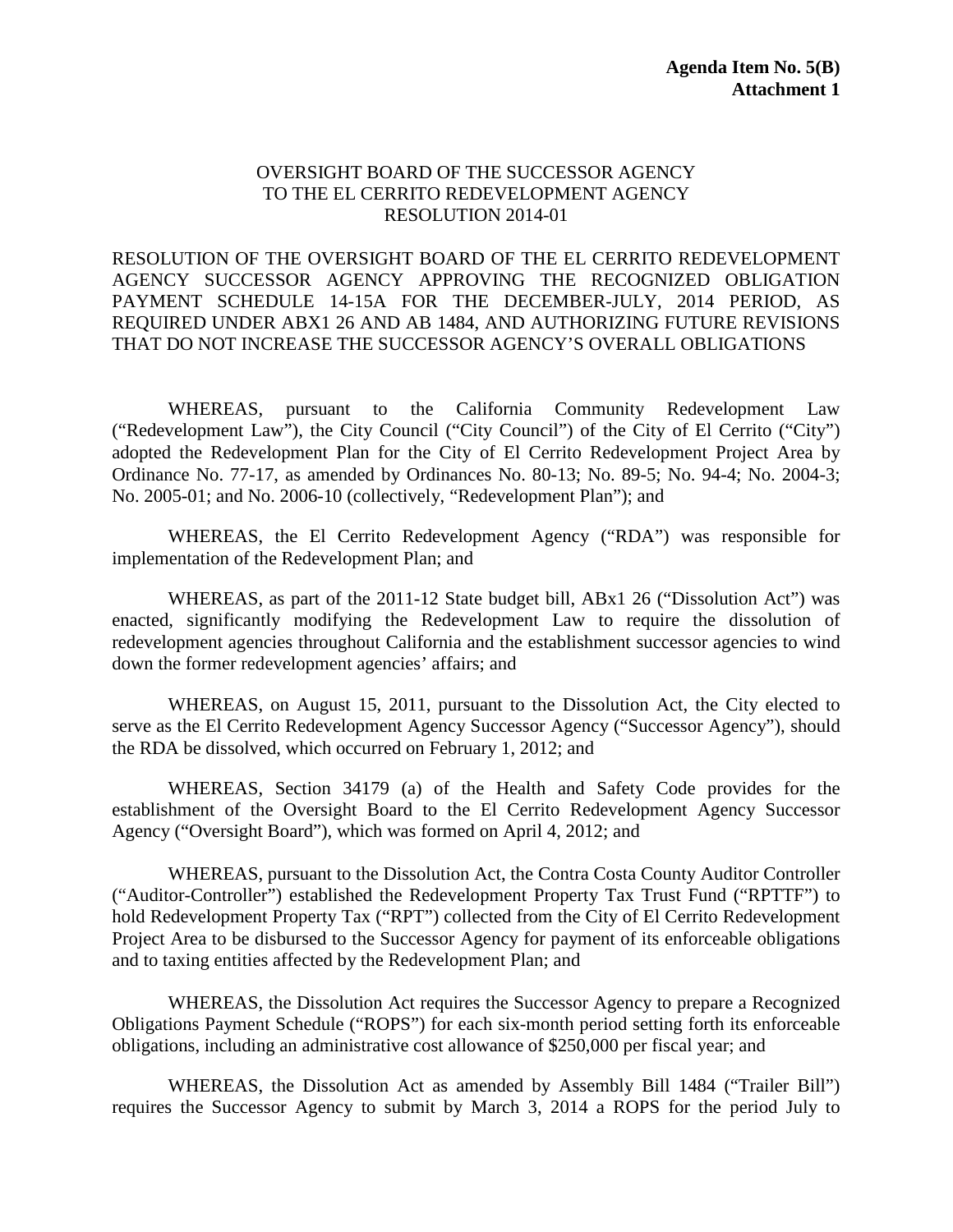December, 2014 ("ROPS 14-15A") approved by the Oversight Board, for review by the Auditor-Controller and California Department of Finance ("DOF"); and

WHEREAS, the City Council, acting in its role as governing board of the Successor Agency, reviewed and authorized a draft ROPS 14-15A, prepared pursuant to the Dissolution Act, on February 18, 2014; and

WHEREAS, while the amount of RPT that will be distributed to the Successor Agency for ROPS 14-15A is likely to be insufficient for all of the payments listed on ROPS 14-15A for approval, all obligations with possible payments due during the ROPS period have been listed so that the use of RPT can be prioritized after the amounts approved and available can be determined; and

WHEREAS, the Oversight Board desires to authorize the Successor Agency staff to prepare and submit to the appropriate entities modifications to the ROPS 14-15A on matters that can be handled administratively and have no impact on the Successor Agency's overall obligations.

NOW THEREFORE, BE IT RESOLVED that the Oversight Board of the El Cerrito Redevelopment Agency Successor Agency hereby approves the Recognized Obligation Payment Schedule 14-15A for the July-December 2014 period, as required under the Dissolution Act and attached hereto as Exhibit A.

BE IT FURTHER RESOLVED that the Oversight Board of the El Cerrito Redevelopment Agency Successor Agency authorizes City staff on behalf of the Successor Agency to submit modifications to the ROPS 14-15A so long as the Successor Agency's total obligations are not increased and requests the DOF and the Auditor-Controller to consider such amendments as approved.

BE IT FURTHER RESOLVED that this Resolution shall become effective as set forth in Health and Safety Code Section 34179 (h).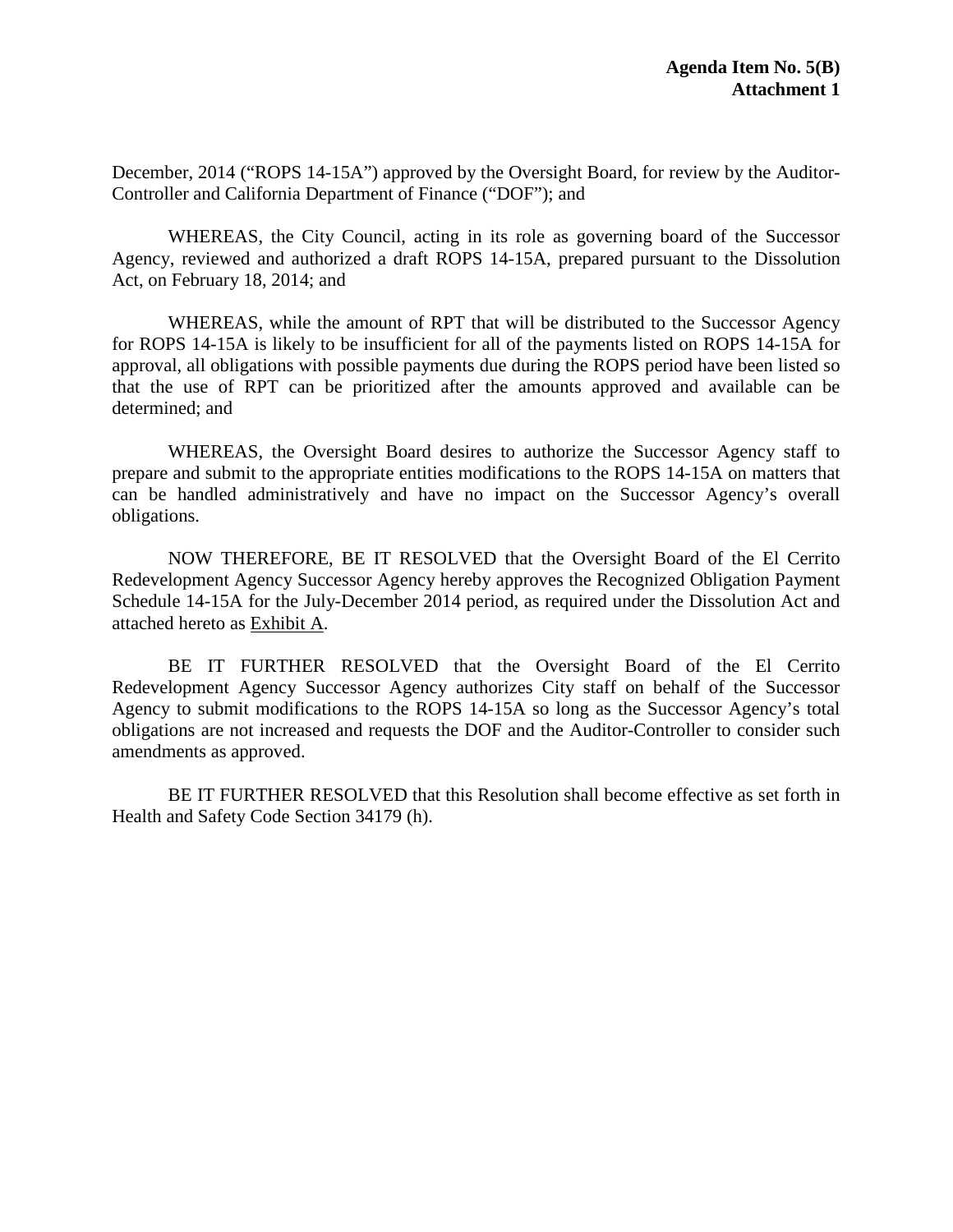#### **Recognized Obligation Payment Schedule (ROPS 14-15A) - Summary**

Filed for the July 1, 2014 through December 31, 2014 Period

| Name of Successor Agency: El Cerrito |              |
|--------------------------------------|--------------|
| <b>Name of County:</b>               | Contra Costa |

|   | <b>Current Period Requested Funding for Outstanding Debt or Obligation</b>                                                 |                  | <b>Six-Month Total</b> |           |  |  |  |  |  |
|---|----------------------------------------------------------------------------------------------------------------------------|------------------|------------------------|-----------|--|--|--|--|--|
| Α | Enforceable Obligations Funded with Non-Redevelopment Property Tax Trust Fund (RPTTF) Funding<br>Sources (B+C+D):          |                  | \$                     |           |  |  |  |  |  |
| B | Bond Proceeds Funding (ROPS Detail)                                                                                        |                  |                        |           |  |  |  |  |  |
| С | Reserve Balance Funding (ROPS Detail)                                                                                      |                  |                        |           |  |  |  |  |  |
| D | Other Funding (ROPS Detail)                                                                                                |                  |                        |           |  |  |  |  |  |
| Е | Enforceable Obligations Funded with RPTTF Funding (F+G):                                                                   |                  | S                      | 2,285,018 |  |  |  |  |  |
| F | Non-Administrative Costs (ROPS Detail)                                                                                     |                  |                        | 2,160,018 |  |  |  |  |  |
| G | Administrative Costs (ROPS Detail)                                                                                         |                  |                        | 125,000   |  |  |  |  |  |
| н | <b>Current Period Enforceable Obligations (A+E):</b>                                                                       |                  |                        |           |  |  |  |  |  |
|   | Successor Agency Self-Reported Prior Period Adjustment to Current Period RPTTF Requested Funding                           |                  |                        |           |  |  |  |  |  |
|   | Enforceable Obligations funded with RPTTF (E):                                                                             |                  |                        | 2,285,018 |  |  |  |  |  |
| J | Less Prior Period Adjustment (Report of Prior Period Adjustments Column S)                                                 |                  |                        |           |  |  |  |  |  |
| Κ | Adjusted Current Period RPTTF Requested Funding (I-J)                                                                      |                  | \$                     | 2,285,018 |  |  |  |  |  |
|   | County Auditor Controller Reported Prior Period Adjustment to Current Period RPTTF Requested Funding                       |                  |                        |           |  |  |  |  |  |
| L | Enforceable Obligations funded with RPTTF (E):                                                                             |                  |                        | 2,285,018 |  |  |  |  |  |
| M | Less Prior Period Adjustment (Report of Prior Period Adjustments Column AA)                                                |                  |                        |           |  |  |  |  |  |
| N | Adjusted Current Period RPTTF Requested Funding (L-M)                                                                      |                  |                        | 2,285,018 |  |  |  |  |  |
|   | Certification of Oversight Board Chairman:                                                                                 |                  |                        |           |  |  |  |  |  |
|   | Pursuant to Section 34177(m) of the Health and Safety code, I                                                              | Name             |                        | Title     |  |  |  |  |  |
|   | hereby certify that the above is a true and accurate Recognized<br>Obligation Payment Schedule for the above named agency. |                  |                        |           |  |  |  |  |  |
|   |                                                                                                                            |                  |                        |           |  |  |  |  |  |
|   |                                                                                                                            | /s/<br>Signature |                        | Date      |  |  |  |  |  |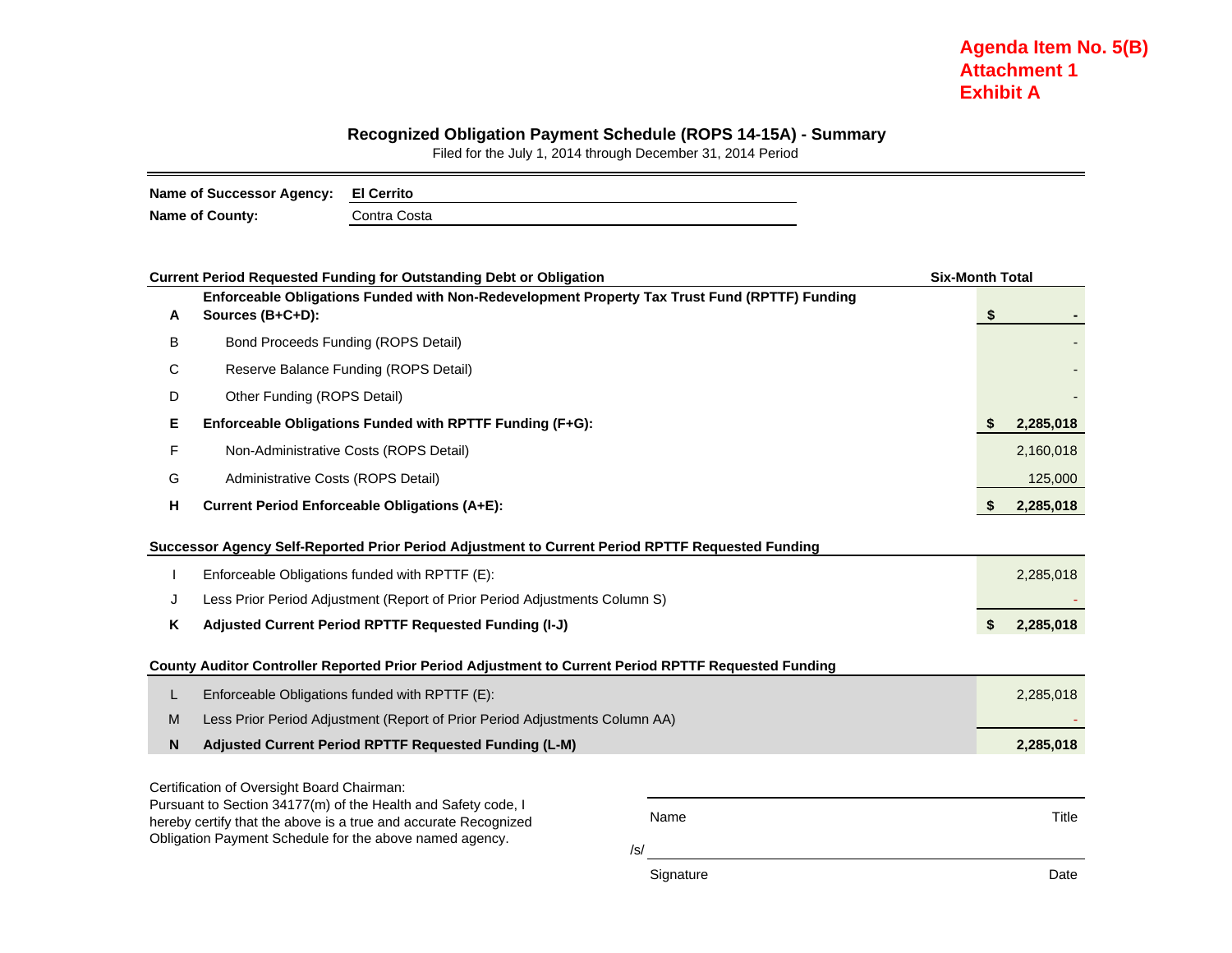| Recognized Obligation Payment Schedule (ROPS) 14-15A - ROPS Detail<br>July 1, 2014 through December 31, 2014<br>(Report Amounts in Whole Dollars) |                                                                              |                                                  |                        |                        |                                 |                                                                                                                                                                |                       |                           |         |                  |                                                                                             |                |                        |           |                |                      |  |  |
|---------------------------------------------------------------------------------------------------------------------------------------------------|------------------------------------------------------------------------------|--------------------------------------------------|------------------------|------------------------|---------------------------------|----------------------------------------------------------------------------------------------------------------------------------------------------------------|-----------------------|---------------------------|---------|------------------|---------------------------------------------------------------------------------------------|----------------|------------------------|-----------|----------------|----------------------|--|--|
| A                                                                                                                                                 | B                                                                            | C                                                | D                      | Е                      | F                               | G                                                                                                                                                              | н                     |                           | J       | K                |                                                                                             | м              | N                      | O         |                | P                    |  |  |
|                                                                                                                                                   |                                                                              |                                                  | Contract/<br>Agreement | Contract/<br>Agreement |                                 |                                                                                                                                                                |                       | Total<br>Outstanding      |         |                  | <b>Funding Source</b><br>Non-Redevelopment Property Tax<br><b>Trust Fund</b><br>(Non-RPTTF) |                |                        |           | <b>RPTTF</b>   |                      |  |  |
| Item#                                                                                                                                             | Project Name / Debt Obligation                                               | <b>Obligation Type</b>                           | Execution<br>Date      | Termination<br>Date    | Payee                           | <b>Description/Project Scope</b>                                                                                                                               | Project<br>Area       | Debt or<br>Obligation     | Retired | Bond<br>Proceeds | Reserve<br>Balance                                                                          | Other<br>Funds | Non-Admin              | Admin     |                | Six-Month<br>Total   |  |  |
|                                                                                                                                                   | 1 Tax Allocation Bonds 1997 A                                                | Bonds Issued On or 12/17/1997<br>Before 12/31/10 |                        | 7/1/2019               | Union Bank                      | Refunding of prior TAB for<br><b>Redev Projs</b>                                                                                                               | City of El<br>Cerrito | \$26,563,030<br>2,586,500 | N       |                  | $\mathfrak{L}$                                                                              |                | \$2,160,018<br>281,125 | \$125,000 | \$<br>\$       | 2,285,018<br>281,125 |  |  |
|                                                                                                                                                   | 2 Tax Allocation Bonds 1998 B                                                | Bonds Issued On or 12/17/1997<br>Before 12/31/10 |                        | 7/1/2015               | Union Bank                      | Refunding of prior TAB for<br><b>L&amp;M Hsg Projs</b>                                                                                                         | City of El<br>Cerrito | 226,288                   | N       |                  |                                                                                             |                | 113,144                |           | $\mathbb{S}$   | 113,144              |  |  |
|                                                                                                                                                   | 3 Tax Allocation Bonds 2004 A                                                | Bonds Issued On or 10/21/2004<br>Before 12/31/10 |                        | 7/1/2023               | Union Bank                      | Tax-exempt TAB for<br>Infrastructure Projs                                                                                                                     | City of El<br>Cerrito | 11,434,933                | N       |                  |                                                                                             |                | 535,249                |           | $\mathbb{S}$   | 535,249              |  |  |
|                                                                                                                                                   | 5 Tax Allocation Bonds 2004 B Hsq                                            | Bonds Issued On or 10/21/2004<br>Before 12/31/10 |                        | 7/1/2023               | <b>Union Bank</b>               | Taxable TAB for L&M Hsq<br>Projs                                                                                                                               | City of El<br>Cerrito | 4,711,485                 | N       |                  |                                                                                             |                | 134,098                |           | $\mathbb{S}$   | 134,098              |  |  |
|                                                                                                                                                   | 9 Valente Promissory Note                                                    | Third-Party Loans                                | 3/5/2009               | 3/5/2024               | George Valente                  | Loan for land acquistion                                                                                                                                       | City of El<br>Cerrito | 2,047,907                 | N       |                  |                                                                                             |                |                        |           | $\mathbb{S}$   |                      |  |  |
|                                                                                                                                                   | 14 Due Diligence Review                                                      | <b>Dissolution Audits</b>                        | 9/20/2012              | 6/30/2014              | <b>MGO CPAs</b>                 | Accountant for AB1484 Due<br><b>Diligence Review</b>                                                                                                           | City of El<br>Cerrito |                           | Y       |                  |                                                                                             |                |                        |           | $\mathfrak{S}$ |                      |  |  |
|                                                                                                                                                   | 21 Litigation Cost/Cash Flow Loan<br>Agreement                               | City/County Loans<br>After 6/27/11               | 10/1/2013              | 6/30/2014              | City of El Cerrito              | Successor Agency litigation<br>costs funded by ROPS 13-<br>14B RPT and/or by City of El<br>Cerrito Cash Flow Loan<br>pursuant to H&S Code<br>Section 34173(h). | City of El<br>Cerrito | 90,000                    | N       |                  |                                                                                             |                | 90,000                 |           | $\mathbb{S}$   | 90,000               |  |  |
|                                                                                                                                                   | 22 Eden Housing Loan Agreement Post OPA/DDA/Construc 5/17/2011<br><b>DDA</b> | tion                                             |                        | 11/24/2024             | Eden Housing                    | Undisbursed loan<br>commitment contingent on<br><b>DDA</b>                                                                                                     | City of El<br>Cerrito | 250.000                   | N       |                  |                                                                                             |                | 250.000                |           | $\mathbb{S}$   | 250,000              |  |  |
|                                                                                                                                                   | 23 Cooperation Agreement                                                     | Project<br><b>Management Costs</b>               | 3/7/2011               | 11/24/2024             | El Cerrito MSC                  | Implementation of<br>Redevelopment Plan                                                                                                                        | City of El<br>Cerrito | 3,287,000                 | N       |                  |                                                                                             |                | 300,000                |           | \$             | 300,000              |  |  |
|                                                                                                                                                   | 24 San Pablo Avenue Streetscape                                              | OPA/DDA/Construc 7/1/2004<br>tion                |                        |                        | City of El Cerrito              | Undisbursed commitment for<br>public improvements<br>constructed in 2004-2011                                                                                  | City of El<br>Cerrito | 431,599                   | N       |                  |                                                                                             |                | 431,599                |           | $\mathbb{S}$   | 431,599              |  |  |
|                                                                                                                                                   | 25 FY 14-15 Administrative Allowance                                         | <b>Admin Costs</b>                               |                        |                        | City of El Cerrito              | Annual allowance                                                                                                                                               | City of El            | 250,000                   | N       |                  |                                                                                             |                |                        | 125,000   | $\mathbf{s}$   | 125,000              |  |  |
|                                                                                                                                                   | 26 2009-10 SERAF Loan                                                        | <b>SERAF/ERAF</b>                                | 2/16/2010              | 11/24/2024             | City L&M<br><b>Housing Fund</b> | Funds advanced for SERAF<br>payment                                                                                                                            | City of El<br>Cerrito | 995,741                   | N       |                  |                                                                                             |                | 19,800                 |           | $\mathbb{S}$   | 19,800               |  |  |
|                                                                                                                                                   | 27 2005-06 ERAF Loan                                                         | <b>SERAF/ERAF</b>                                | 4/17/2006              | 11/24/2024             | City L&M<br><b>Housing Fund</b> | Funds advanced for ERAF<br>payment                                                                                                                             | City of El<br>Cerrito | 251,577                   | N       |                  |                                                                                             |                | 5,003                  |           | $\mathbb{S}$   | 5,003                |  |  |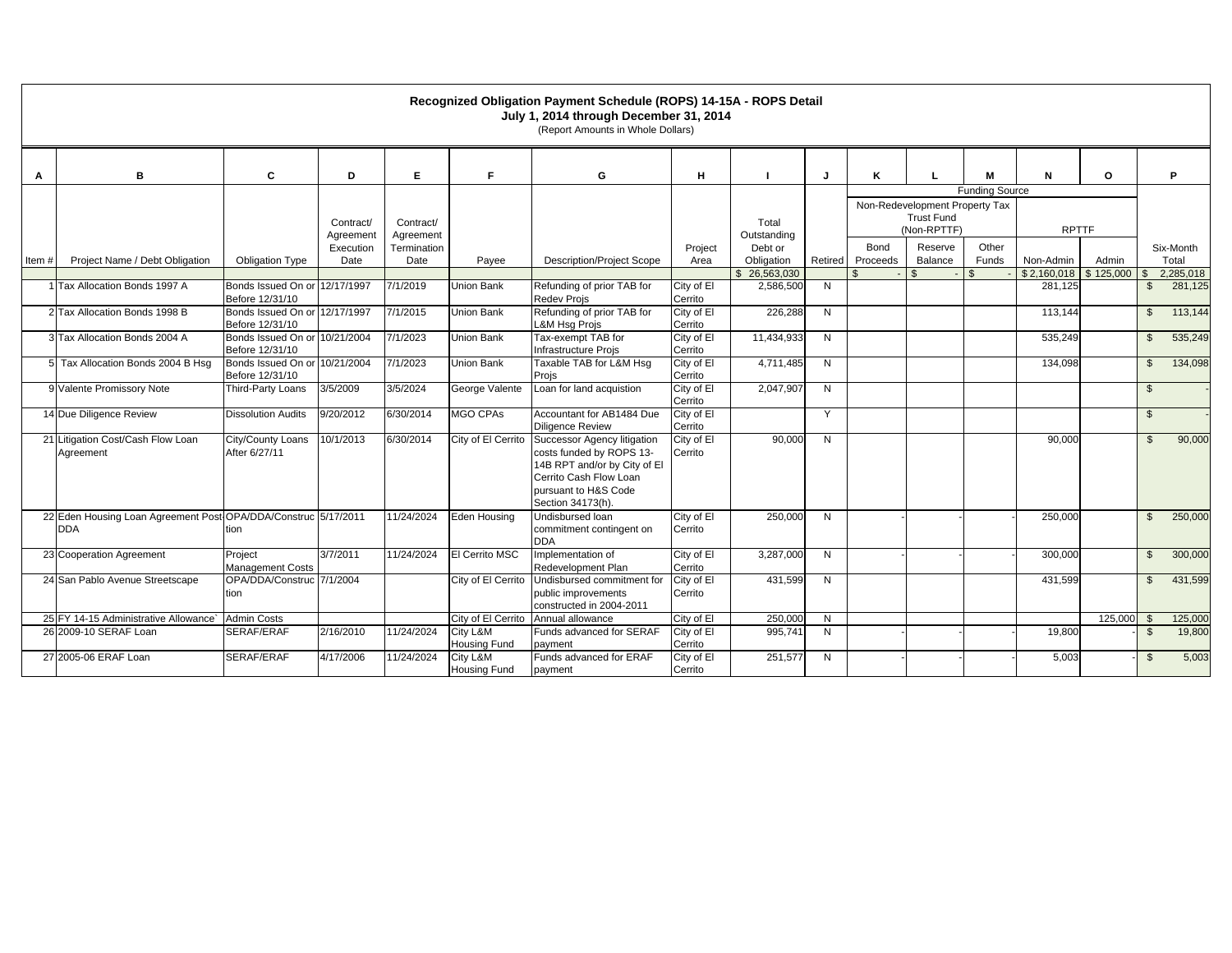#### **Recognized Obligation Payment Schedule (ROPS) 14-15A - Report of Cash Balances**

(Report Amounts in Whole Dollars)

|    | Pursuant to Health and Safety Code section 34177(I), Redevelopment Property Tax Trust Fund (RPTTF) may be listed as a source of payment on the ROPS, but only to the extent no other funding source is available or when payme<br>property tax revenues is required by an enforceable obligation. |                              |                             |                                       |                                    |                  |                    |                                            |
|----|---------------------------------------------------------------------------------------------------------------------------------------------------------------------------------------------------------------------------------------------------------------------------------------------------|------------------------------|-----------------------------|---------------------------------------|------------------------------------|------------------|--------------------|--------------------------------------------|
| A  | в                                                                                                                                                                                                                                                                                                 | C                            | D                           | E                                     | F.                                 | G                | H.                 |                                            |
|    |                                                                                                                                                                                                                                                                                                   |                              |                             |                                       | <b>Fund Sources</b>                |                  |                    |                                            |
|    |                                                                                                                                                                                                                                                                                                   |                              | <b>Bond Proceeds</b>        | <b>Reserve Balance</b>                |                                    | Other            | <b>RPTTF</b>       |                                            |
|    |                                                                                                                                                                                                                                                                                                   |                              |                             |                                       | Prior ROPS<br><b>RPTTF</b>         |                  |                    |                                            |
|    |                                                                                                                                                                                                                                                                                                   | Bonds Issued<br>on or before | Bonds Issued<br>on or after | Prior ROPS period<br>balances and DDR | distributed as<br>reserve for next | Rent,<br>Grants, | Non-Admin and      |                                            |
|    | <b>Cash Balance Information by ROPS Period</b>                                                                                                                                                                                                                                                    | 12/31/10                     | 01/01/11                    | balances retained                     | bond payment                       | Interest, Etc.   | Admin              | <b>Comments</b>                            |
|    | ROPS 13-14A Actuals (07/01/13 - 12/31/13)                                                                                                                                                                                                                                                         |                              |                             |                                       |                                    |                  |                    |                                            |
| -1 | Beginning Available Cash Balance (Actual 07/01/13)                                                                                                                                                                                                                                                |                              |                             |                                       |                                    |                  |                    |                                            |
|    | Note that for the RPTTF, 1 + 2 should tie to columns J and O in the Report                                                                                                                                                                                                                        |                              |                             | 294,358                               | 1,621,139                          |                  |                    |                                            |
|    | of Prior Period Adjustments (PPAs)<br>2 Revenue/Income (Actual 12/31/13)                                                                                                                                                                                                                          |                              |                             |                                       |                                    |                  |                    |                                            |
|    | Note that the RPTTF amounts should tie to the ROPS 13-14A distribution                                                                                                                                                                                                                            |                              |                             |                                       |                                    |                  |                    |                                            |
|    | from the County Auditor-Controller during June 2013                                                                                                                                                                                                                                               |                              |                             |                                       |                                    | 948              | 1,427,787          |                                            |
|    | 3 Expenditures for ROPS 13-14A Enforceable Obligations (Actual                                                                                                                                                                                                                                    |                              |                             |                                       |                                    |                  |                    | Payments from reserves were prior ROPS     |
|    | 12/31/13)<br>Note that for the RPTTF, 3 + 4 should tie to columns L and Q in the Report                                                                                                                                                                                                           |                              |                             | 288,215                               | 1,621,139                          |                  | 1,038,544 service. | RPTTF for approved ROPS III Items and debt |
|    | Retention of Available Cash Balance (Actual 12/31/13)                                                                                                                                                                                                                                             |                              |                             |                                       |                                    |                  |                    |                                            |
|    | Note that the RPTTF amount should only include the retention of reserves<br>for debt service approved in ROPS 13-14A                                                                                                                                                                              |                              |                             |                                       |                                    |                  | 389,243            |                                            |
|    | 5 ROPS 13-14A RPTTF Prior Period Adjustment<br>Note that the RPTTF amount should tie to column S in the Report of PPAs.                                                                                                                                                                           |                              |                             | No entry required                     |                                    |                  |                    |                                            |
|    | 6 Ending Actual Available Cash Balance                                                                                                                                                                                                                                                            |                              |                             |                                       |                                    |                  |                    |                                            |
|    | C to G = $(1 + 2 - 3 - 4)$ , H = $(1 + 2 - 3 - 4 - 5)$                                                                                                                                                                                                                                            | \$                           | -\$                         | 6,143<br>- 1                          | \$                                 | \$<br>$948$ \$   |                    |                                            |
|    | ROPS 13-14B Estimate (01/01/14 - 06/30/14)                                                                                                                                                                                                                                                        |                              |                             |                                       |                                    |                  |                    |                                            |
|    | 7 Beginning Available Cash Balance (Actual 01/01/14)                                                                                                                                                                                                                                              |                              |                             |                                       |                                    |                  |                    |                                            |
|    | $(C, D, E, G = 4 + 6, F = H4 + F4 + F6,$ and $H = 5 + 6$                                                                                                                                                                                                                                          | \$                           | \$                          | 6,143<br>\$                           | $389,243$ \$<br>-\$                | $948$ \$         |                    |                                            |
|    | 8 Revenue/Income (Estimate 06/30/14)                                                                                                                                                                                                                                                              |                              |                             |                                       |                                    |                  |                    |                                            |
|    | Note that the RPTTF amounts should tie to the ROPS 13-14B distribution                                                                                                                                                                                                                            |                              |                             |                                       |                                    |                  | 2,072,483          |                                            |
|    | from the County Auditor-Controller during January 2014<br>9 Expenditures for 13-14B Enforceable Obligations (Estimate 06/30/14)                                                                                                                                                                   |                              |                             |                                       |                                    |                  |                    |                                            |
|    |                                                                                                                                                                                                                                                                                                   |                              |                             | 6,143                                 | 389,243                            | 949              | 377,780            |                                            |
|    | 10 Retention of Available Cash Balance (Estimate 06/30/14)                                                                                                                                                                                                                                        |                              |                             |                                       |                                    |                  |                    |                                            |
|    | Note that the RPTTF amounts may include the retention of reserves for                                                                                                                                                                                                                             |                              |                             |                                       |                                    |                  |                    |                                            |
|    | debt service approved in ROPS 13-14B<br>11 Ending Estimated Available Cash Balance (7 + 8 - 9 -10)                                                                                                                                                                                                |                              |                             |                                       |                                    |                  | 1,694,703          |                                            |
|    |                                                                                                                                                                                                                                                                                                   | \$                           | \$                          | \$                                    | \$                                 | - 8              | $-1$ \$            |                                            |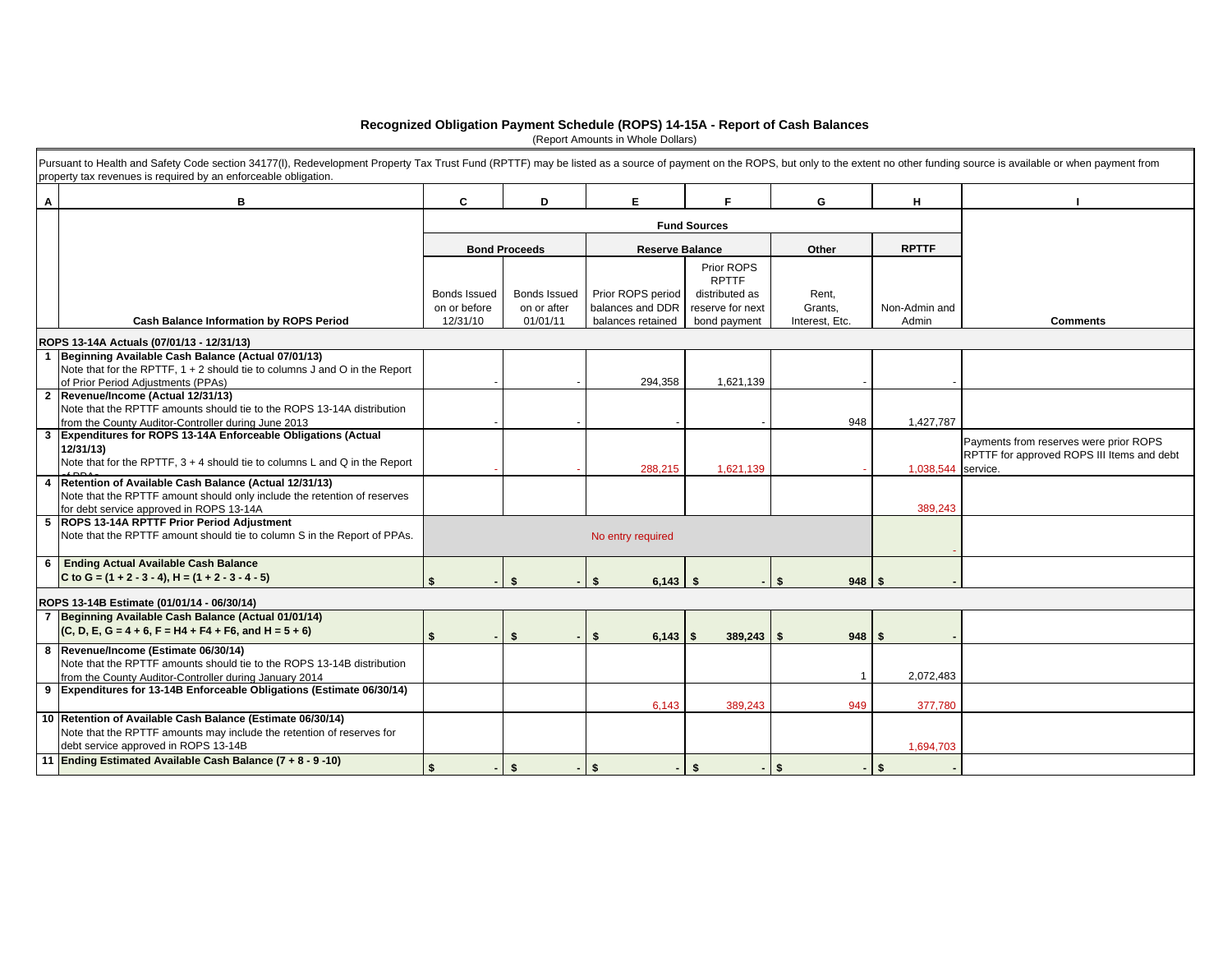#### **Recognized Obligation Payment Schedule (ROPS) 14-15A - Report of Prior Period Adjustments**

Reported for the ROPS 13-14A (July 1, 2013 through December 31, 2013) Period Pursuant to Health and Safety Code (HSC) section 34186 (a) (Report Amounts in Whole Dollars)

ROPS 13-14A Successor Agency (SA) Self-reported Prior Period Adjustments (PPA): Pursuant to HSC Section 34186 (a), SAs are required to report the differences between their actual available funding and their actual expenditures for the ROPS 13-14A (July through December 2013) period. The amount of Redevelopment Property Tax Trust Fund (RPTTF) approved for the ROPS 14-15A (July through December 2014) period will be offset by the SA's self-reported ROPS 13-14A prior period adjustment. HSC Section 34186 (a) also specifies that the prior period adjustments self-reported by SAs are subject to audit by the county auditor-controller (CAC) and the State Controller. ┯

| Α               | в                                            | C                                                                                 | D                             | Е       | F            | G       | н            |                                                                  | J                                                                                                                | Κ                                    |                        | м                                                                           | N                                                                                                                      | $\circ$                                                                                                            | P                                    | Q         | R                                                                                                            | s                         |
|-----------------|----------------------------------------------|-----------------------------------------------------------------------------------|-------------------------------|---------|--------------|---------|--------------|------------------------------------------------------------------|------------------------------------------------------------------------------------------------------------------|--------------------------------------|------------------------|-----------------------------------------------------------------------------|------------------------------------------------------------------------------------------------------------------------|--------------------------------------------------------------------------------------------------------------------|--------------------------------------|-----------|--------------------------------------------------------------------------------------------------------------|---------------------------|
|                 |                                              |                                                                                   | <b>Non-RPTTF Expenditures</b> |         |              |         |              |                                                                  | <b>RPTTF Expenditures</b>                                                                                        |                                      |                        |                                                                             |                                                                                                                        |                                                                                                                    |                                      |           |                                                                                                              |                           |
|                 |                                              | Non-Admin<br><b>Bond Proceeds</b><br><b>Reserve Balance</b><br><b>Other Funds</b> |                               |         |              |         | Admin        |                                                                  |                                                                                                                  |                                      |                        |                                                                             | Net SA Non-<br>Admin<br>and Admin<br>PPA (Amount<br><b>Used to Offset</b><br><b>ROPS 14-15A</b><br>Requested<br>RPTTF) |                                                                                                                    |                                      |           |                                                                                                              |                           |
| Item #          | Project Name /<br><b>Debt Obligation</b>     |                                                                                   |                               |         |              |         |              | Authorized Actual Authorized Actual Authorized Actual Authorized | Available<br><b>RPTTF</b><br>(ROPS 13-14A<br>distributed +<br>all other<br>available as of Authorized<br>07/1/13 | <b>Net Lesser</b><br>of<br>Available | Actual                 | <b>Difference</b><br>(If K is less<br>than L, the<br>difference<br>is zero) | Authorized                                                                                                             | Available<br><b>RPTTF</b><br>(ROPS 13-14A<br>distributed +<br>all other<br>available as of Authorized /<br>07/1/13 | <b>Net Lesser</b><br>of<br>Available | Actual    | <b>Difference</b><br>(If total actual<br>exceeds total<br>authorized,<br>the total<br>difference is<br>zero) | Net Difference<br>$(M+R)$ |
|                 |                                              |                                                                                   | $\mathbb{S}$                  | $-1$ \$ | $\mathbb{S}$ | $-1$ \$ | $\mathbb{S}$ | \$1,177,787                                                      | $$1,177,787$ $$1,177,787$ $$1,177,787$                                                                           |                                      |                        | $\mathfrak{s}$                                                              | \$250,000                                                                                                              | 250,000<br>\$                                                                                                      | 250,000<br>$\mathbb{S}$              | \$250,000 | \$                                                                                                           | $\mathfrak{S}$            |
| 1 I             | <b>Tax Allocation</b><br><b>Bonds 1997 A</b> |                                                                                   |                               |         |              |         |              | 66,875                                                           | $66,875$ \$                                                                                                      | 66,875                               | 66,875 \$              |                                                                             |                                                                                                                        |                                                                                                                    |                                      |           |                                                                                                              |                           |
| 2 <sup>1</sup>  | <b>Tax Allocation</b><br><b>Bonds 1998 B</b> |                                                                                   |                               |         |              |         |              | 10,894                                                           | $10,894$ \$                                                                                                      | 10,894                               | $10,894$ \$            |                                                                             |                                                                                                                        |                                                                                                                    |                                      |           |                                                                                                              | $\mathfrak{S}$            |
|                 | 3 Tax Allocation<br>Bonds 2004 A             |                                                                                   |                               |         |              |         |              | 213,114                                                          | $213,114$ \$                                                                                                     | 213,114                              | $213,114$ \$           |                                                                             |                                                                                                                        |                                                                                                                    |                                      |           |                                                                                                              | $\mathfrak{L}$            |
|                 | 5 Tax Allocation<br>Bonds 2004 B Hsq         |                                                                                   |                               |         |              |         |              | 98,360                                                           | $98,360$ \$                                                                                                      | 98,360                               | 98,360                 | $\sqrt{3}$                                                                  |                                                                                                                        |                                                                                                                    |                                      |           |                                                                                                              | $\mathfrak{S}$            |
| 8               | <b>Accrued Vacation</b><br>Liability         |                                                                                   |                               |         |              |         |              | 19,392                                                           | $19,392$ \$                                                                                                      | 19,392                               | $19,392$ \$            |                                                                             |                                                                                                                        |                                                                                                                    |                                      |           |                                                                                                              | $\mathfrak{S}$            |
|                 | 9 Valente<br>Promissory Note                 |                                                                                   |                               |         |              |         |              |                                                                  | $\sim$                                                                                                           | $\mathbf{s}$                         |                        | $\sqrt{3}$                                                                  |                                                                                                                        |                                                                                                                    |                                      |           |                                                                                                              | $\mathfrak{L}$            |
|                 | 10 Ohlone Gardens<br>Loan Agreement          |                                                                                   |                               |         |              |         |              | 471,152                                                          | $471,152$ \$                                                                                                     | 471,152                              | $\frac{1}{471,152}$ \$ |                                                                             |                                                                                                                        |                                                                                                                    |                                      |           |                                                                                                              | $\mathfrak{S}$            |
| 16              | Cash Flow Loan<br>Agreement                  |                                                                                   |                               |         |              |         |              | 238,000                                                          | $238,000$ \$                                                                                                     | 238,000                              | $238,000$ \$           |                                                                             |                                                                                                                        |                                                                                                                    |                                      |           |                                                                                                              | $\mathfrak{L}$            |
| 17 <sup>1</sup> | Eden Housing<br>Loan Agreement               |                                                                                   |                               |         |              |         |              | 60,000                                                           | $60,000$ \$                                                                                                      | 60,000                               | $60,000$ \$            |                                                                             |                                                                                                                        |                                                                                                                    |                                      |           |                                                                                                              | $\mathcal{F}$             |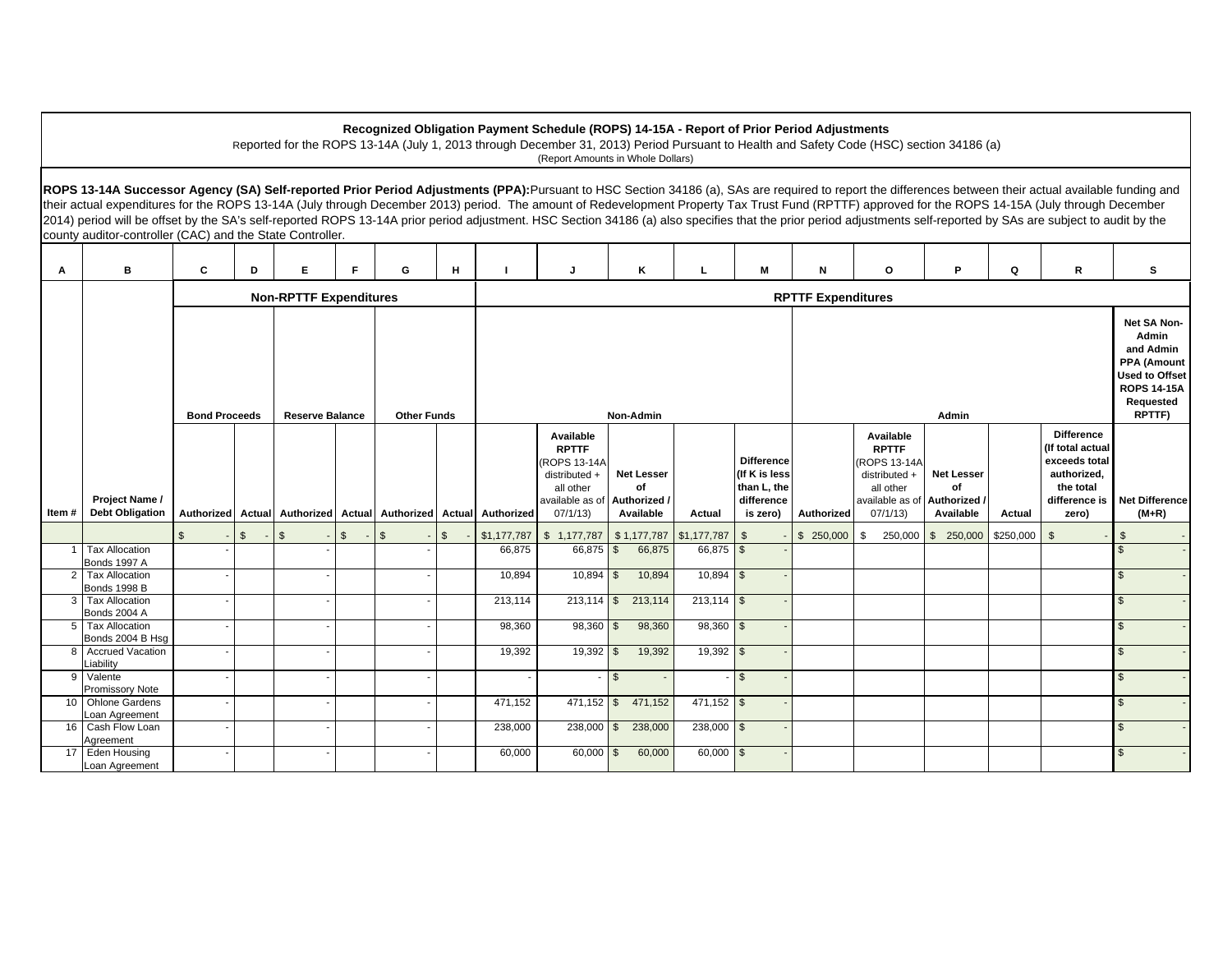|       | <b>Recognized Obligation Payment Schedule 14-15A - Notes</b><br>July 1, 2014 through December 31, 2014                                                                |
|-------|-----------------------------------------------------------------------------------------------------------------------------------------------------------------------|
| Item# | <b>Notes/Comments</b>                                                                                                                                                 |
|       | 1 A portion of this item is to fund a debt service reserve for ROPS 14-15B. Should there be insufficient funds for other ROPS 14-15A items, less than the full amount |
|       | requested may be reserved for the debt service reserve portion of this item.                                                                                          |
|       | 2 A portion of this item is to fund a debt service reserve for ROPS 14-15B. Should there be insufficient funds for other ROPS 14-15A items, less than the full amount |
|       | requested may be reserved for the debt service reserve portion of this item.                                                                                          |
|       | 3 A portion of this item is to fund a debt service reserve for ROPS 14-15B. Should there be insufficient funds for other ROPS 14-15A items, less than the full amount |
|       | requested may be reserved for the debt service reserve portion of this item.                                                                                          |
|       | 5 A portion of this item is to fund a debt service reserve for ROPS 14-15B. Should there be insufficient funds for other ROPS 14-15A items, less than the full amount |
|       | requested may be reserved for the debt service reserve portion of this item.                                                                                          |
|       | 14   Item approved on ROPS III, but fund are not needed. Remaining balance will be applied towards approved items on ROPS 13-14B.                                     |
|       | 22 While previously disapproved, the Successor Agency has disputed the determination. A DDA between the City and developer is expected to be complete prior to        |
|       | funding of ROPS 14-15A and therefore the Successor Agency is retaining the item on the ROPS.                                                                          |
|       | 23 While previously disapproved by DOF, the Successor Agency and Payee have filed litigation regarding the enforceability of this obligation and therefore the        |
|       | Successor Agency is retaining the item on the ROPS.                                                                                                                   |
|       | 24 This is a new item. The City of El Cerrito and El Cerrito Redevelopment Agency initiated a multi-year capital improvement project in 2003, completed in 2012. The  |
|       | primary funding source for the project was the Redevelopment Agency, through both tax increment and bond proceeds. The total cost of the project covering the four-   |
|       | mile length of San Pablo Avenue, which included streetscape improvements, paving, signage, landscaping, streetlights and creek restoration was \$8.29 million, of     |
|       | which \$5.54 million was committed by the Redevelopment Agency. The City relied on the Redevelopment Agency's commitments when entering into construction             |
|       | contracts. However, when closing out the projects in 2012, it was determined that portions of the Redevelopment Agency's funding commitment had not been              |
|       | transferred to the City's Capital Improvement Program Fund, totalling \$956,511. The City was able to reduce project costs, but \$431,599 of the tax increment        |
|       | commitment remains outstanding.                                                                                                                                       |
|       | 26 This item is included on the ROPS contingent on the approval by the Oversight Board of the SERAF/ERAF Loan repayment schedule. The amount payable during           |
|       | the current ROPS period is an estimate based on the formula contained in the Dissolution Act.                                                                         |
| 27    | This item is included on the ROPS contingent on the approval by the Oversight Board of the SERAF/ERAF Loan repayment schedule. The amount payable during              |
|       | the current ROPS period is an estimate based on the formula contained in the Dissolution Act.                                                                         |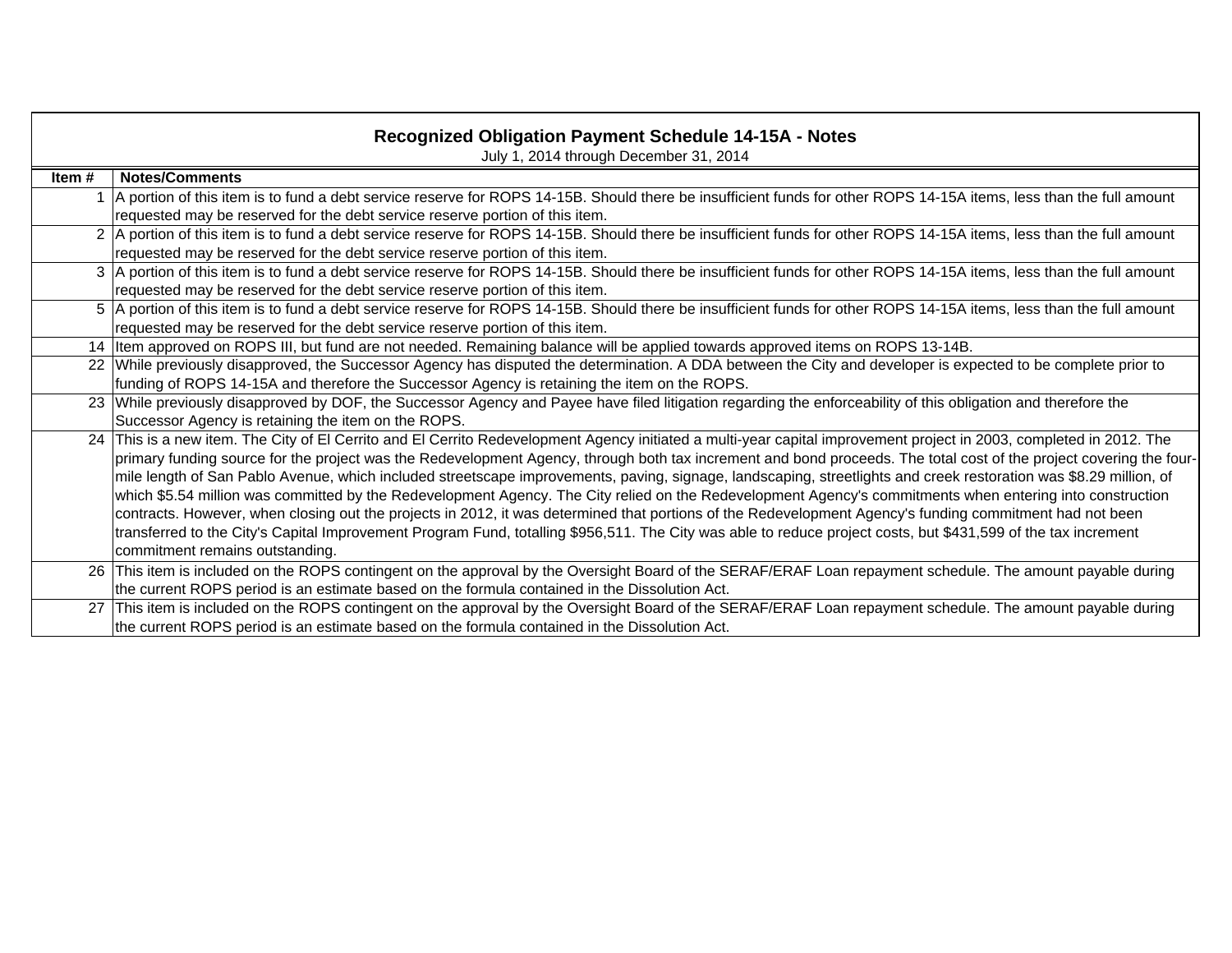#### OVERSIGHT BOARD TO THE EL CERRITO REDEVELOPMENT AGENCY SUCCESSOR AGENCY RESOLUTION 2014-02

#### RESOLUTION OF THE OVERSIGHT BOARD OF THE EL CERRITO REDEVELOPMENT AGENCY SUCCESSOR AGENCY APPROVING THE SUCCESSOR AGENCY FY 2014-15 ADMINISTRATIVE BUDGET, AS REQUIRED UNDER AB1X26

WHEREAS, pursuant to the California Community Redevelopment Law ("Redevelopment Law"), the City Council ("City Council") of the City of El Cerrito ("City") adopted the Redevelopment Plan for the City of El Cerrito Redevelopment Project Area by Ordinance No. 77-17, as amended by Ordinances No. 80-13; No. 89-5; No. 94-4; No. 2004-3; No. 2005-01; and No. 2006-10 (collectively, "Redevelopment Plan"); and

WHEREAS, the El Cerrito Redevelopment Agency ("RDA") was responsible for implementation of the Redevelopment Plan; and

WHEREAS, as part of the 2011-12 State budget bill, ABx1 26 ("Dissolution Act") was enacted significantly modifying the Redevelopment Law to require the dissolution of redevelopment agencies throughout California and the establishment successor agencies to wind down the former redevelopment agencies' affairs; and

WHEREAS, on August 15, 2011, pursuant to the Dissolution Act, the City elected to serve as the El Cerrito Redevelopment Agency Successor Agency ("Successor Agency"), should the RDA be dissolved, which occurred on February 1, 2012; and

WHEREAS, Section 34179 (a) of the Health and Safety Code provides for the establishment of the Oversight Board to the El Cerrito Redevelopment Agency Successor Agency ("Oversight Board"), which was formed on April 4, 2012; and

WHEREAS, the Dissolution Act requires the Successor Agency to prepare a proposed administrative budget for each fiscal year and submit it to the Oversight Board for approval; and

WHEREAS, the Successor Agency approved the proposed administrative budget for the 2014-15 Fiscal Year on February 18, 2014 and is hereby submitting it to the Oversight Board for consideration as Exhibit A to this Resolution.

NOW THEREFORE, BE IT RESOLVED that the Oversight Board of the El Cerrito Redevelopment Agency Successor Agency hereby approves the Successor Agency Administrative Budget for Fiscal Year 2014-15, attached hereto as Exhibit A.

BE IT FURTHER RESOLVED that this Resolution shall become effective in accordance with Health and Safety Code Section 34179(h).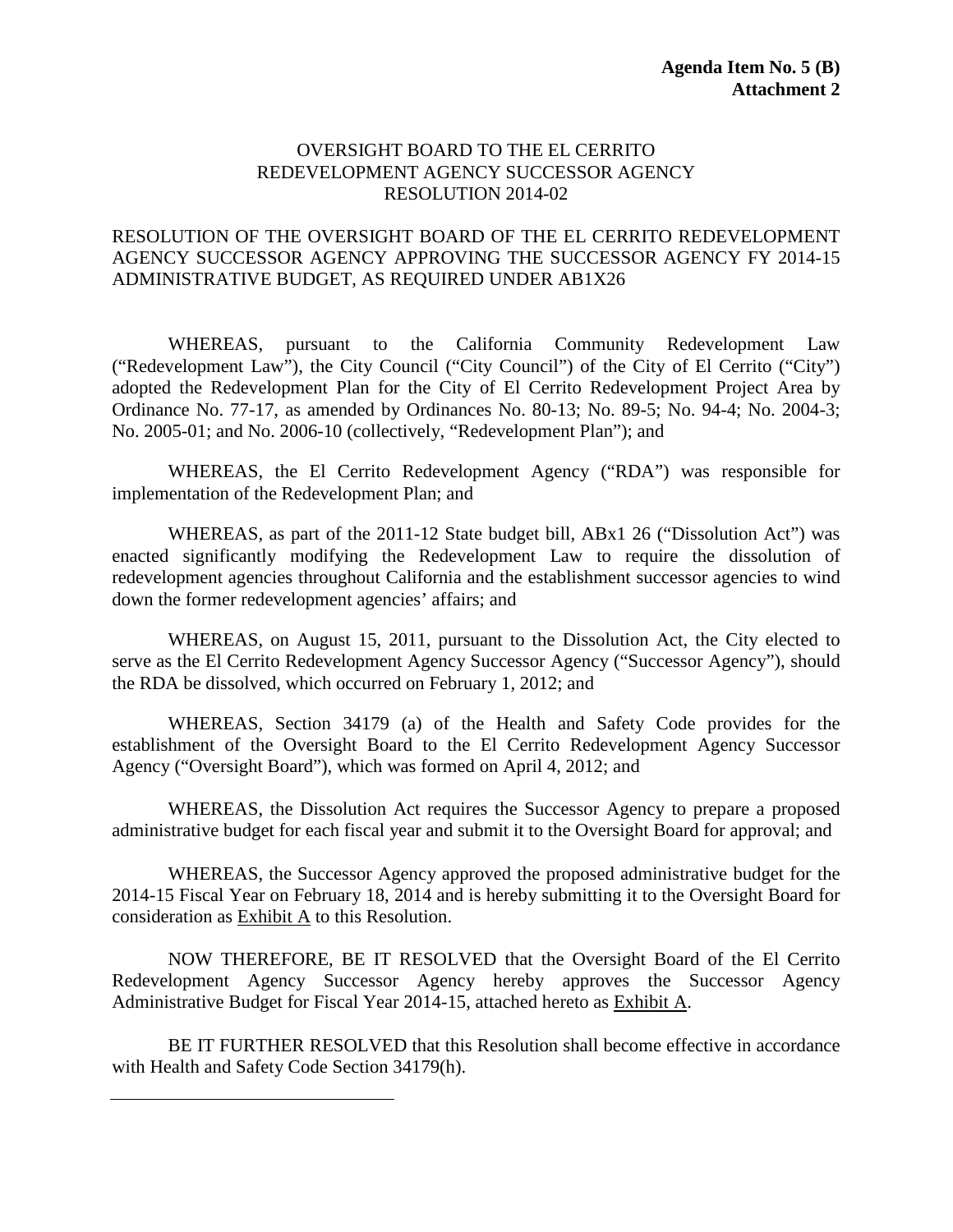### Successor Agency Administrative Budget Fiscal Year 2014‐15

| <b>Entity/Activity</b>                             | <b>Successor Agency</b> | <b>Oversight Board</b> |
|----------------------------------------------------|-------------------------|------------------------|
| <b>Staffing Functions (Total Compensation plus</b> |                         |                        |
| <b>Overhead for Indirect Costs)</b>                |                         |                        |
| Administration                                     | \$55,000                | \$35,000               |
| Finance                                            | \$60,000                | \$30,000               |
| <b>Community Development</b>                       | \$20,000                | \$10,000               |
| <b>City Clerk</b>                                  | \$15,000                | \$10,000               |
| <b>Legal Services</b>                              | \$50,000                |                        |
| <b>Financial &amp; Audit Services</b>              | \$10,000                |                        |
| <b>Bond-related Costs</b>                          | \$10,000                |                        |
| <b>Supplies</b>                                    | \$1,000                 | \$500                  |
| Postage                                            | \$100                   | \$100                  |
| Copies                                             | \$100                   | \$100                  |
| Website                                            | \$1,000                 | \$1,000                |
| <b>Advertising/Legal Notices</b>                   | \$500                   | \$500                  |
| <b>Property Management</b>                         | \$1,000                 |                        |
| <b>Total</b>                                       | \$223,700               | \$87,200               |
| <b>Combined Total</b>                              |                         | \$310,900              |
| <b>Funding Source</b>                              |                         |                        |
| Redevelopment Property Tax Trust Fund              |                         | \$250,000              |
| Unfunded                                           |                         | \$60,900               |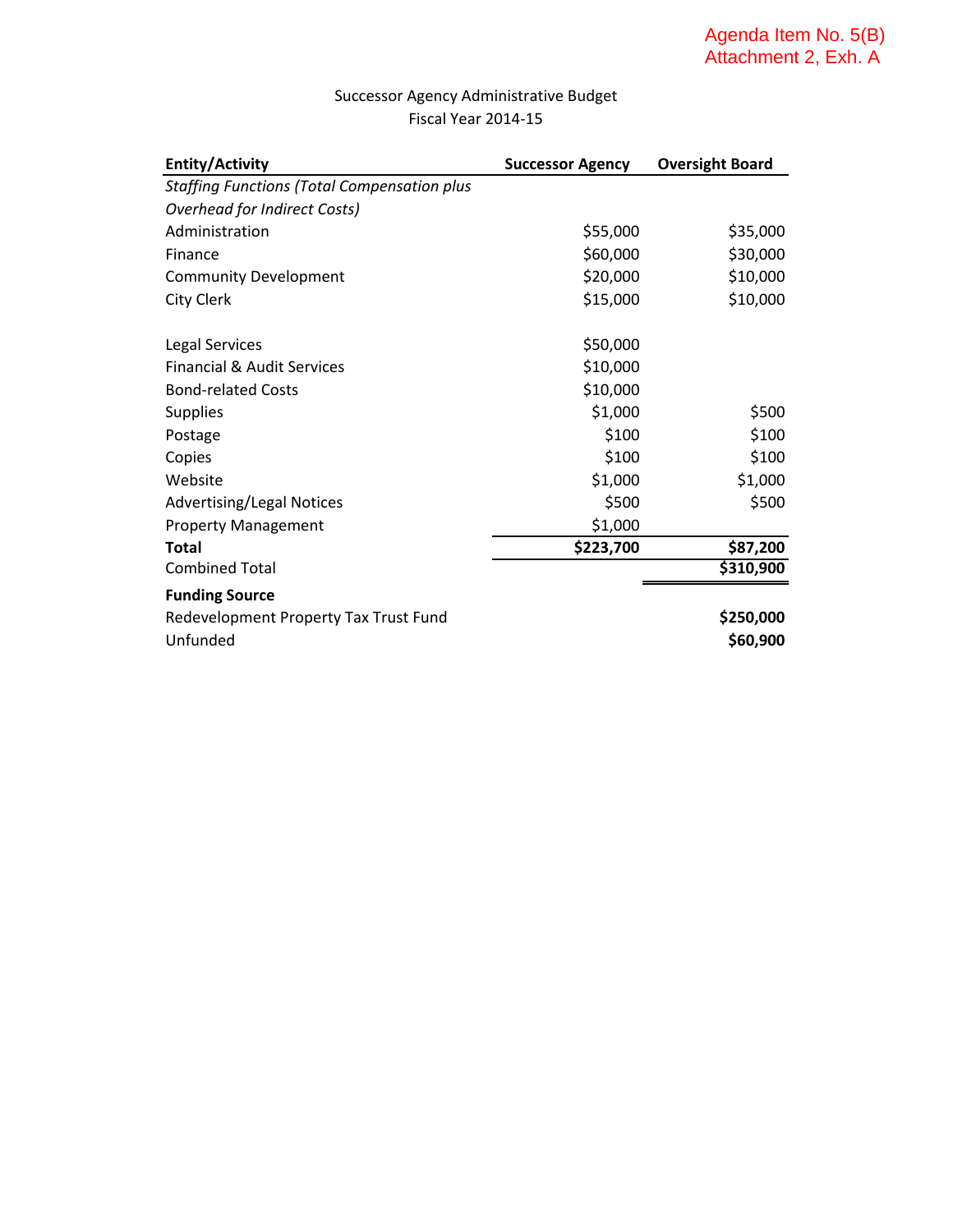#### OVERSIGHT BOARD TO THE EL CERRITO REDEVELOPMENT AGENCY SUCCESSOR AGENCY RESOLUTION 2014-03

#### RESOLUTION OF THE OVERSIGHT BOARD OF THE EL CERRITO REDEVELOPMENT AGENCY SUCCESSOR AGENCY APPROVING A REPAYMENT SCHEDULE FOR LOW AND MODERATE INCOME HOUSING FUNDS PURSUANT TO HEALTH AND SAFETY CODE SECTION 34171

WHEREAS, pursuant to the California Community Redevelopment Law ("Redevelopment Law"), the City Council ("City Council") of the City of El Cerrito ("City") adopted the Redevelopment Plan for the City of El Cerrito Redevelopment Project Area by Ordinance No. 77-17, as amended by Ordinances No. 80-13; No. 89-5; No. 94-4; No. 2004-3; No. 2005-01; and No. 2006-10 (collectively, "Redevelopment Plan"); and

WHEREAS, the El Cerrito Redevelopment Agency ("RDA") was responsible for implementation of the Redevelopment Plan; and

WHEREAS, as part of the 2011-12 State budget bill, ABx1 26 ("Dissolution Act") was enacted significantly modifying the Redevelopment Law to require the dissolution of redevelopment agencies throughout California and the establishment successor agencies to wind down the former redevelopment agencies' affairs; and

WHEREAS, on August 15, 2011, pursuant to the Dissolution Act, the City elected to serve as the El Cerrito Redevelopment Agency Successor Agency ("Successor Agency"), should the RDA be dissolved, which occurred on February 1, 2012; and

WHEREAS, Section 34179(a) of the Health and Safety Code provides for the establishment of the Oversight Board to the El Cerrito Redevelopment Agency Successor Agency ("Oversight Board"), which was formed on April 4, 2012; and

WHEREAS, beginning in FY 2014-15 pursuant to Health and Safety Code Section 34176(e)(6)(B), the Dissolution Act provides for the repayment of money borrowed from the Low and Moderate Income Housing Fund ("LMIHF") by the former RDA, provided that the maximum repayment amount authorized each fiscal year shall be equal to one half of the increase between "the amount distributed" to the taxing entities in that fiscal year and the amount distributed to taxing entities in the 2012-13 base year; and

WHEREAS, pursuant to Health and Safety Code Section  $34171(d)(1)(G)$ , amounts borrowed from, or payments owing to the LMIHF are enforceable obligations, provided the Oversight Board approves a repayment schedule; and

WHEREAS, on February 18, 2014, the City Council, acting in its role as governing board of the Successor Agency, reviewed and authorized a SERAF/ERAF Loan Repayment Schedule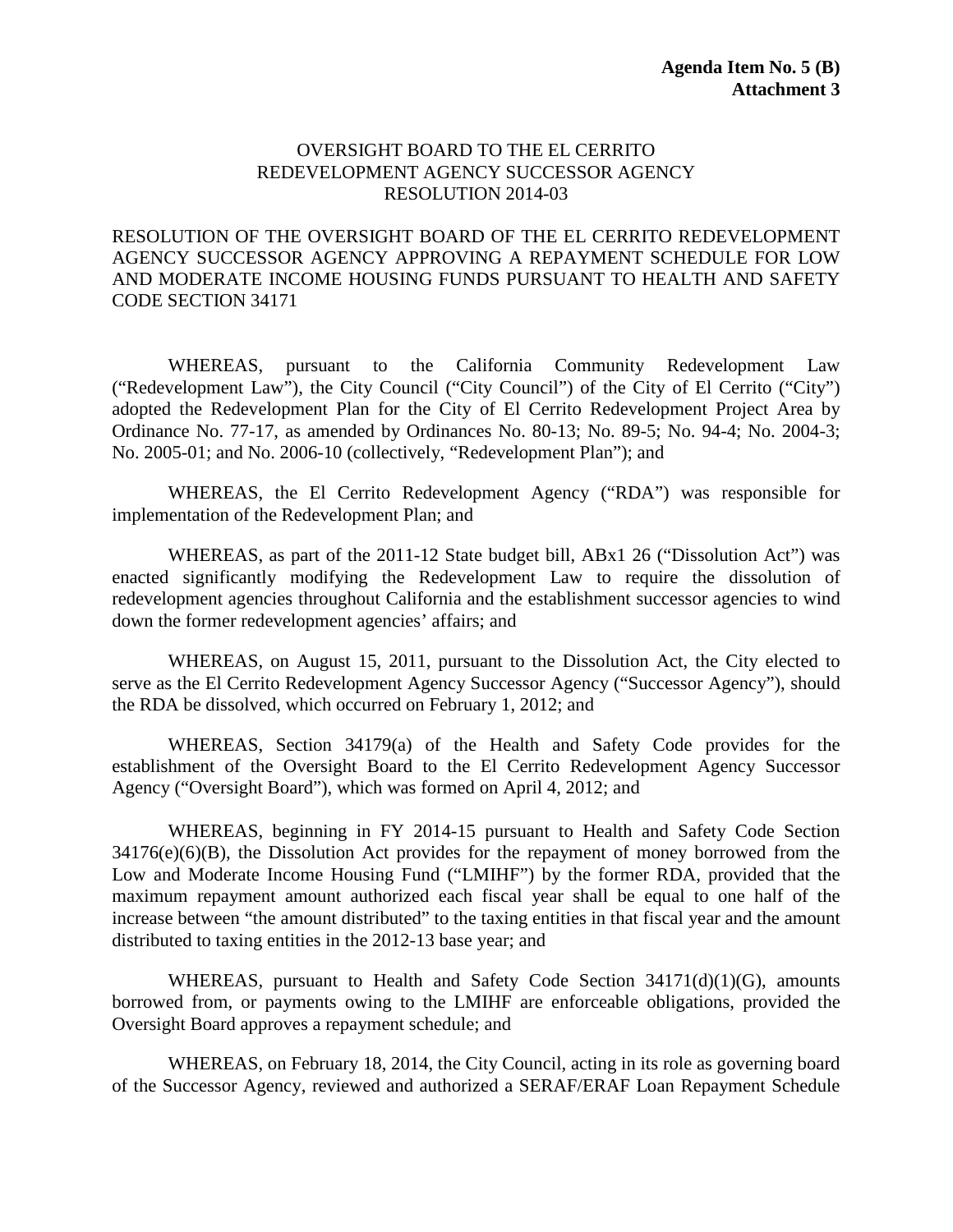for funds borrowed from the LMIHF, prepared pursuant to the Dissolution Act, for consideration by the Oversight Board, the Auditor-Controller, and DOF; and

WHEREAS, the Oversight Board desires to authorize the Successor Agency staff to prepare and submit to the appropriate entities modifications to the SERAF/ERAF Loan Repayment Schedule on matters that can be handled administratively, have no impact on the Successor Agency's overall obligations, and are consistent with Health and Safety Code Sections 34176(e)(6)(B).

NOW THEREFORE, BE IT RESOLVED that the Oversight Board of the El Cerrito Redevelopment Agency Successor Agency hereby approves the SERAF/ERAF Loan Repayment Schedule, attached hereto as Exhibit A.

BE IT FURTHER RESOLVED that the Oversight Board of the El Cerrito Redevelopment Agency Successor Agency authorizes inclusion on Recognized Obligations Payment Schedule 14-15A of the first payment shown on Exhibit A.

BE IT FURTHER RESOLVED that the Oversight Board of the El Cerrito Redevelopment Agency Successor Agency authorizes City staff on behalf of the Successor Agency to submit modifications to the SERAF/ERAF Loan Repayment Schedule so long as the Successor Agency's total obligations are not increased and the modifications are consistent with Health and Safety Code Sections 34176(e)(6)(B), and requests DOF and the Auditor-Controller to consider such amendments as approved.

BE IT FURTHER RESOLVED that this Resolution shall become effective in accordance with Health and Safety Code Section 34179(h).